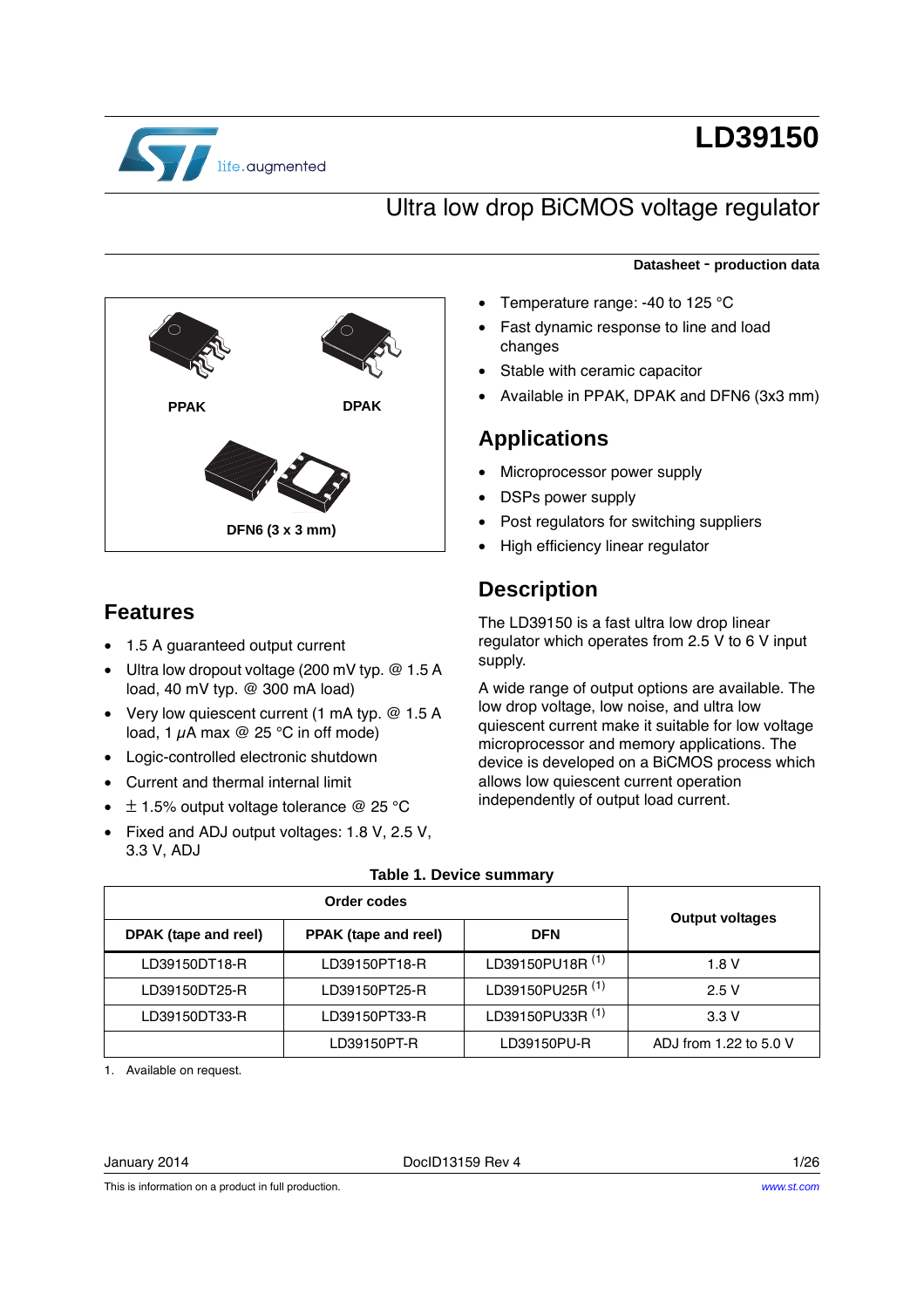# **Contents**

| 1                       |     |  |  |  |  |
|-------------------------|-----|--|--|--|--|
| $\overline{2}$          |     |  |  |  |  |
| 3                       |     |  |  |  |  |
| $\overline{\mathbf{4}}$ |     |  |  |  |  |
| 5                       |     |  |  |  |  |
| 6                       |     |  |  |  |  |
| $\overline{7}$          |     |  |  |  |  |
|                         | 7.1 |  |  |  |  |
|                         | 7.2 |  |  |  |  |
|                         | 7.3 |  |  |  |  |
|                         | 7.4 |  |  |  |  |
|                         | 7.5 |  |  |  |  |
| 8                       |     |  |  |  |  |
| 9                       |     |  |  |  |  |
| 10                      |     |  |  |  |  |

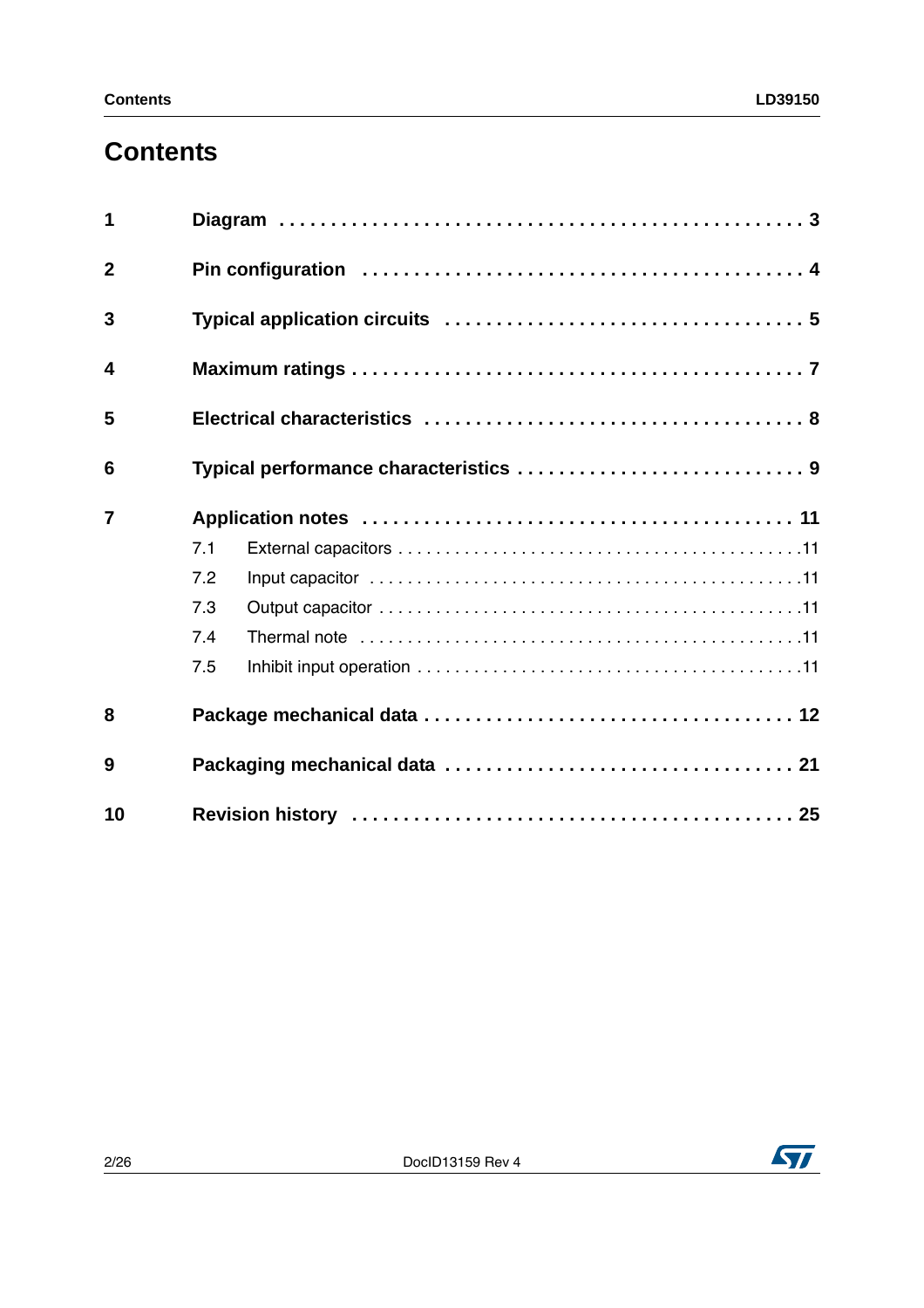# <span id="page-2-0"></span>**1 Diagram**





(\*) Not present on ADJ versions.

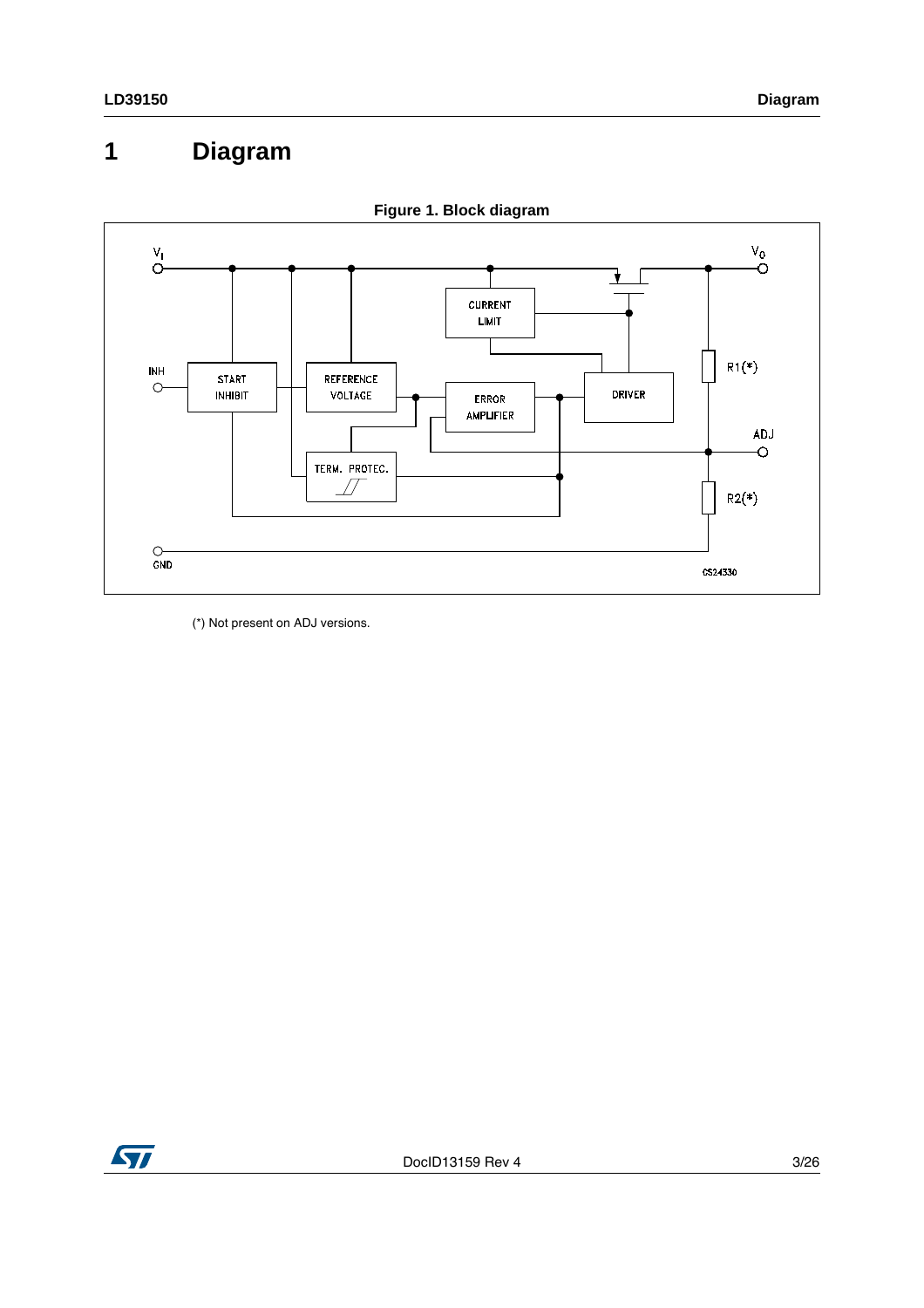# <span id="page-3-0"></span>**2 Pin configuration**

### **Figure 2. Pin connections (top view for DPAK and PPAK, bottom view for DFN)**



|              | Pin n°       |             |                          | <b>NOTE</b>                                                                                                                                            |  |
|--------------|--------------|-------------|--------------------------|--------------------------------------------------------------------------------------------------------------------------------------------------------|--|
| <b>DFN</b>   | <b>PPAK</b>  | <b>DPAK</b> | <b>SYMBOL</b>            |                                                                                                                                                        |  |
| 5<br>5       |              |             | V <sub>SENSE</sub> /N.C. | For fixed versions: to be connected with LDO output voltage pins for DFN<br>package and not connected on PPAK                                          |  |
|              |              |             | <b>ADJ</b>               | For adjustable version: Error amplifier input pin for $V_{\Omega}$ from 1.22 to 5.0 V                                                                  |  |
| 3            | $\mathbf{2}$ |             | $V_{1}$                  | LDO input voltage; V <sub>1</sub> from 2.5 V to 6 V, C <sub>1</sub> = 1 $\mu$ F must be located at a<br>distance of not more than 0.5" from input pin. |  |
| 4            | 4            | 3           | $V_{\rm O}$              | LDO output voltage pins, with minimum $CO = 2.2 \mu F$ needed for stability<br>(also refer to $C_0$ vs ESR stability chart)                            |  |
| $\mathbf{2}$ |              |             | V <sub>INH</sub>         | Inhibit input voltage: ON MODE when $V_{INH} \ge 2 V$ , OFF MODE when $V_{INH} \le$<br>0.3 V (Do not leave floating, not internally pulled down/up)    |  |
| 1            | 3            | 2           | <b>GND</b>               | Common ground                                                                                                                                          |  |
| 6            |              |             | N.C.                     | Not connected                                                                                                                                          |  |
|              | TAB          | TAB         | <b>GND</b>               | Electrically connected to GND                                                                                                                          |  |
| Exp.<br>Pad  |              |             |                          | Connect to GND (it is not a power GND)                                                                                                                 |  |

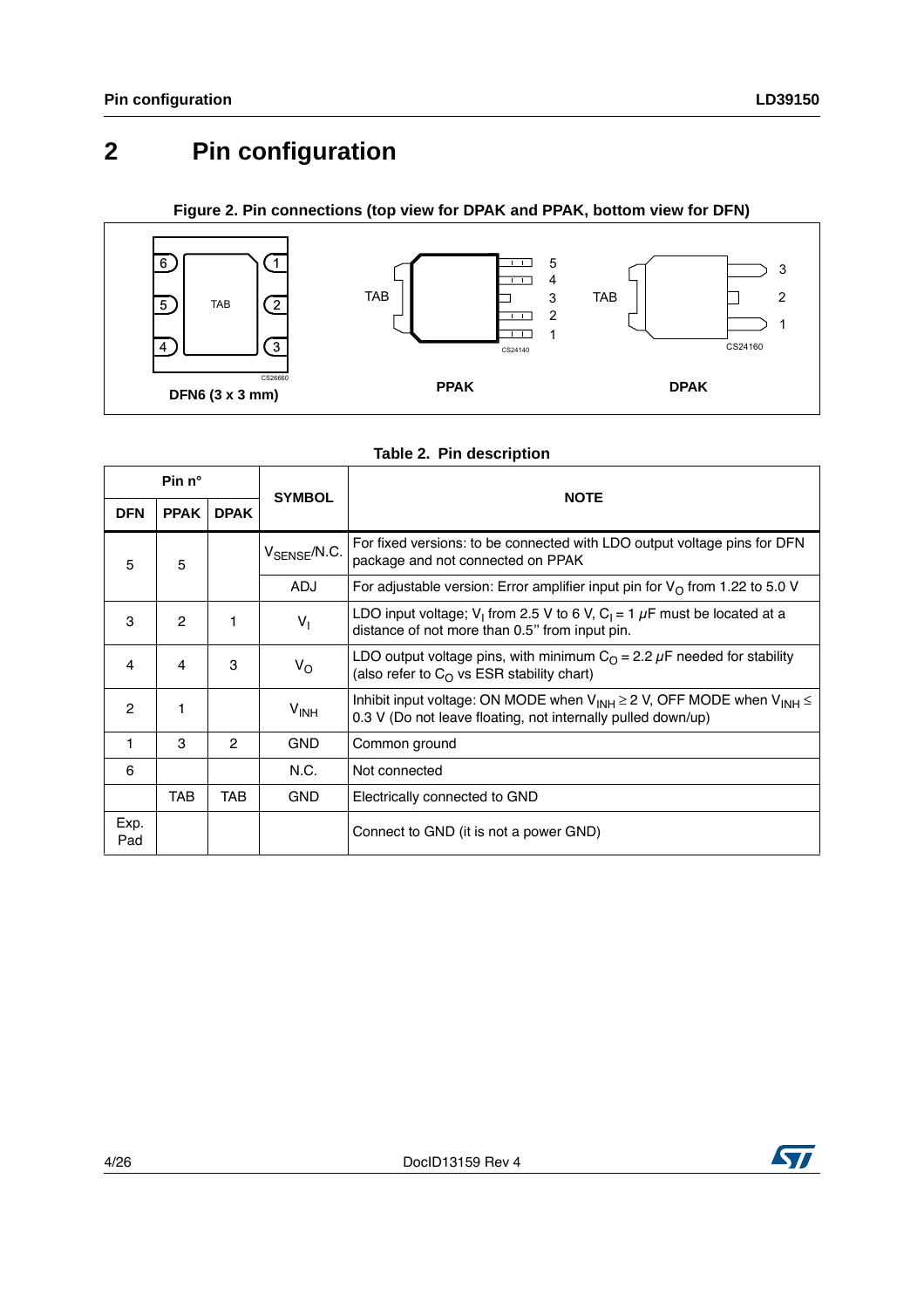# <span id="page-4-0"></span>**3 Typical application circuits**

(C<sub>I</sub> and C<sub>O</sub> capacitors must be placed as close as possible to the IC pins)









**Figure 4. LD39150 adjustable version**



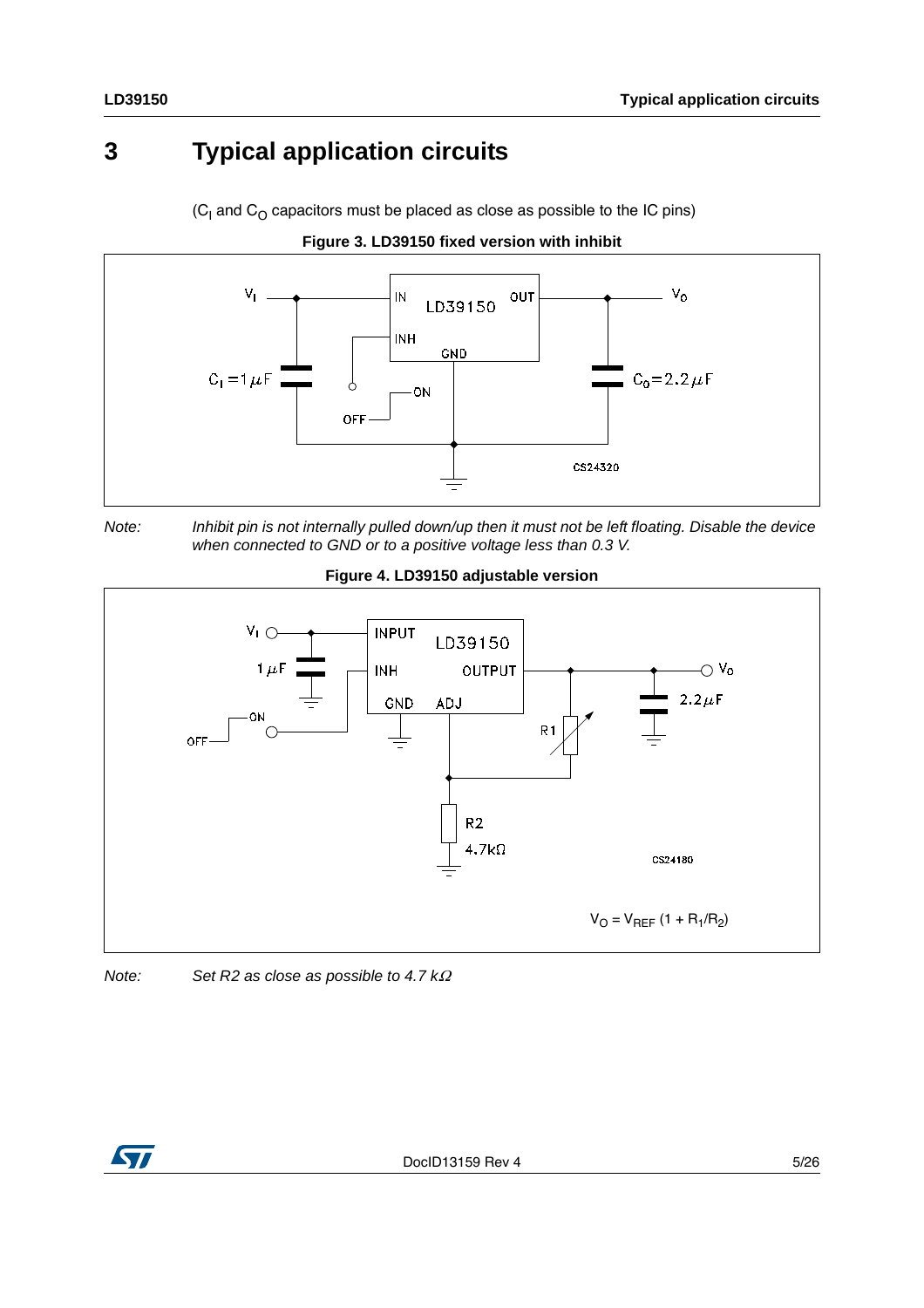





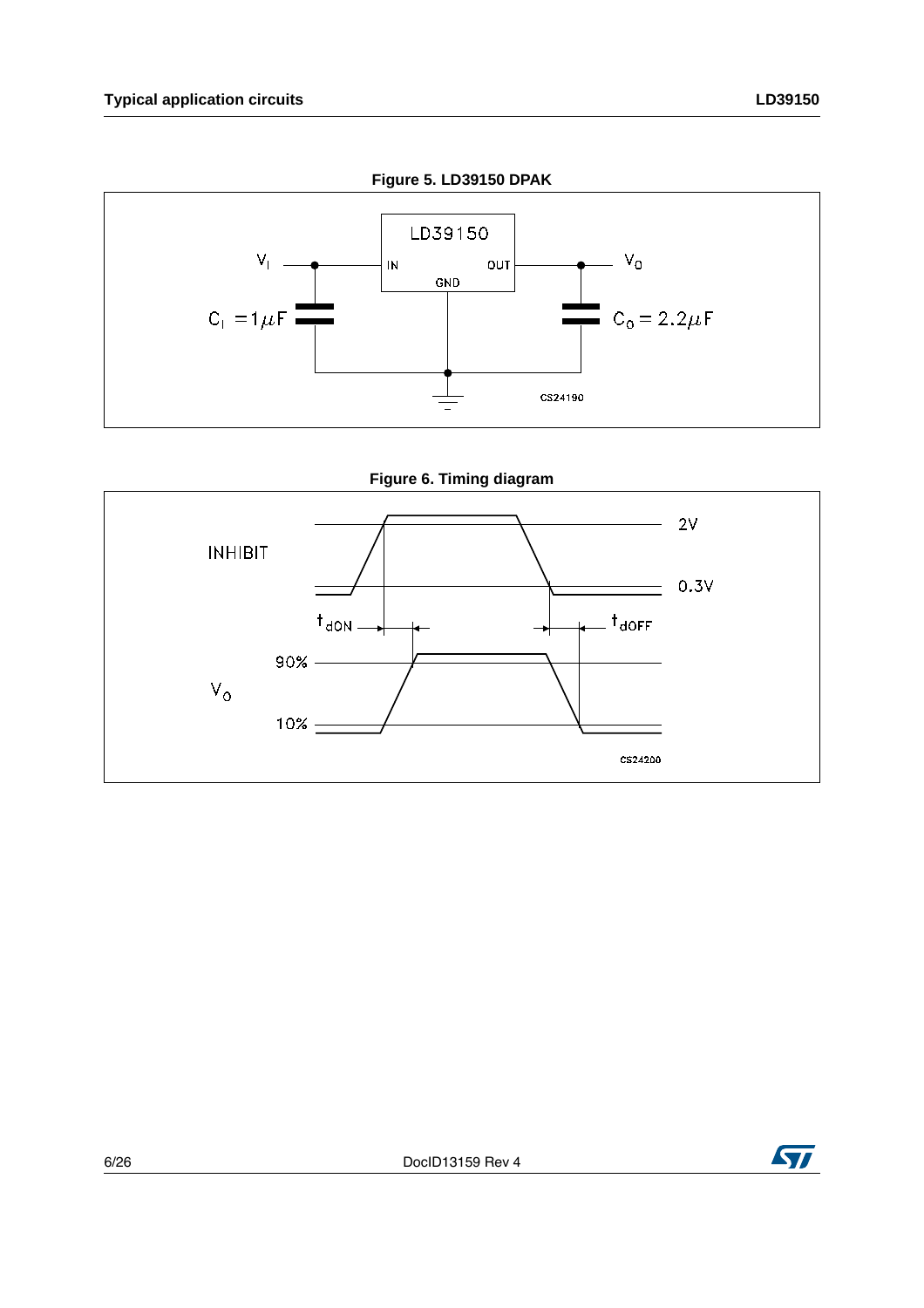# <span id="page-6-0"></span>**4 Maximum ratings**

| <b>Symbol</b>               | <b>Parameter</b>                     | Value                          | Unit |
|-----------------------------|--------------------------------------|--------------------------------|------|
| $V_{1}$                     | DC input voltage                     | $-0.3$ to 6.5                  | v    |
| $V_{INH}$                   | <b>INHIBIT input voltage</b>         | -0.3 to $V_1$ +0.3 (6.5 V max) | v    |
| $V_{\rm O}$                 | DC output voltage                    | -0.3 to $V_1$ +0.3 (6.5 V max) | v    |
| V <sub>ADJ</sub>            | ADJ pin voltage                      | -0.3 to $V_1$ +0.3 (6.5 V max) | v    |
| ٥l                          | Output current                       | Internally limited             | mA   |
| $P_D$                       | Power dissipation                    | Internally limited             | mW   |
| $\mathsf{T}_{\textsf{STG}}$ | Storage temperature range            | $-50$ to $150$                 | °C   |
| $\mathsf{T}_{\mathsf{OP}}$  | Operating junction temperature range | $-40$ to 125                   | °C   |

### **Table 3. Absolute maximum ratings**

*Note: Absolute maximum ratings are those values beyond which damage to the device may occur. Functional operation under these conditions is not implied. All values are referred to GND.*

### **Table 4. Thermal data**

| <b>Symbol</b> | <b>Parameter</b>                    | <b>PPAK</b> | <b>DPAK</b> | <b>DFN</b> <sup>(1)</sup> | Unit |
|---------------|-------------------------------------|-------------|-------------|---------------------------|------|
| $R_{thJA}$    | Thermal resistance junction-ambient | 100         | 100         | 40                        | °C/W |
| $H_{thJC}$    | Thermal resistance junction-case    |             |             | 10                        | °C/W |

1. With PCB ground plane heatsink.

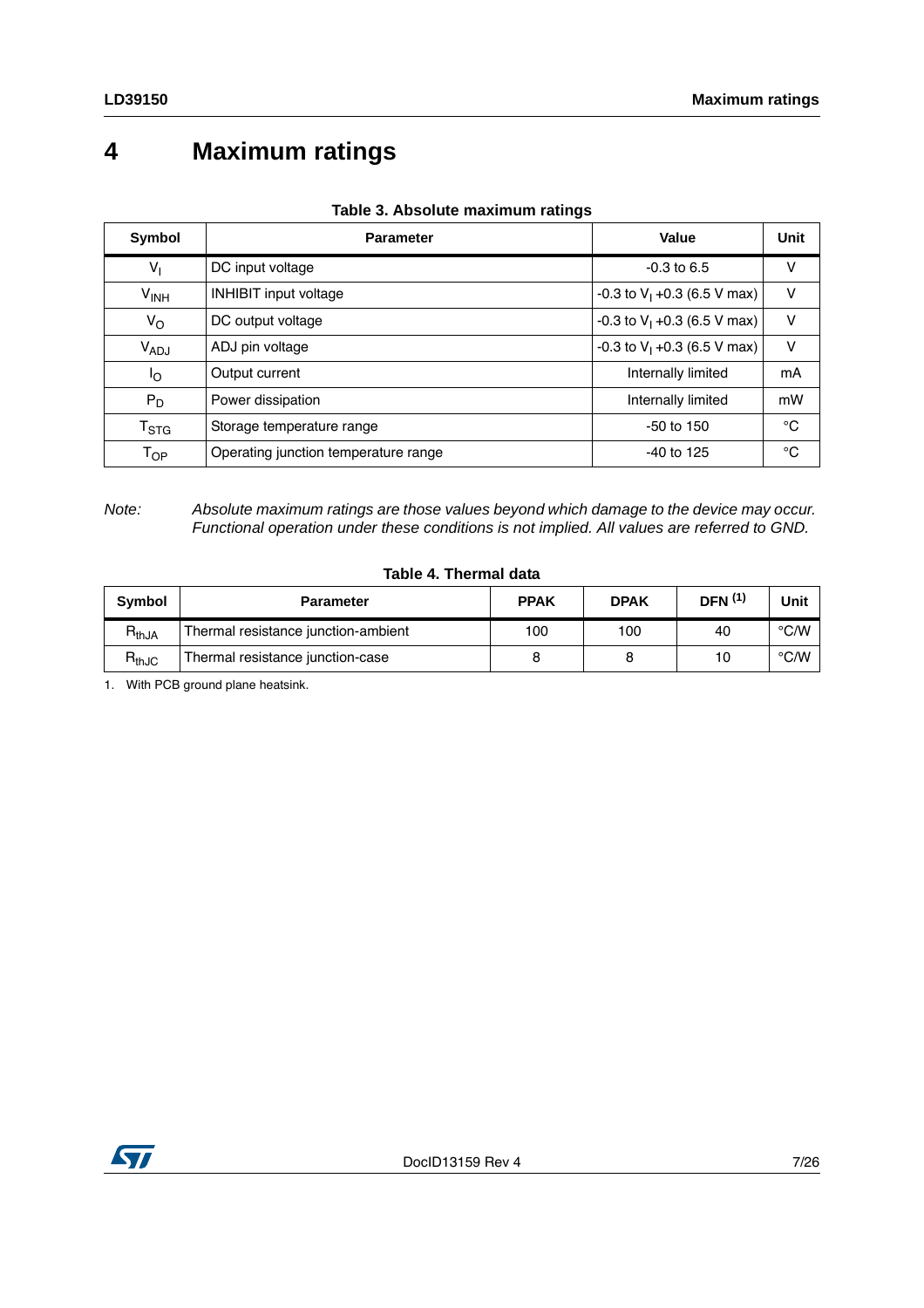# <span id="page-7-0"></span>**5 Electrical characteristics**

 $T_J$  = 25 °C, V<sub>I</sub> = V<sub>O</sub>+1 V, C<sub>I</sub> = 1 μF, C<sub>O</sub> = 2.2 μF, I<sub>LOAD</sub> = 10 mA, V<sub>INH</sub> = 2 V, unless otherwise specified.

| <b>Symbol</b>                   | <b>Parameter</b>              | <b>Parameter</b>                                                  |                                                                                            | Min.           | Typ. | Max.         | Unit                   |  |
|---------------------------------|-------------------------------|-------------------------------------------------------------------|--------------------------------------------------------------------------------------------|----------------|------|--------------|------------------------|--|
| $V_{1}$                         | Operating input voltage       |                                                                   |                                                                                            | 2.5            |      | 6            | V                      |  |
|                                 |                               | $V_1 = V_0 + 1V$ , $I_{LOAD} = 10$ mA to 1.5A                     |                                                                                            | $-1.5$         |      | 1.5          | $%$ of                 |  |
| $V_{\rm O}$                     | Output voltage tolerance      |                                                                   | $V_1 = V_0 + 1V$ to 6V, T <sub>J</sub> = -40 to 125 °C<br>$I_{\text{LOAD}}$ = 10mA to 1.5A |                |      | 3            | $V_{O(NOM)}$           |  |
| $V_{REF}$                       | Reference voltage             |                                                                   |                                                                                            |                | 1.22 |              | $\vee$                 |  |
|                                 | Output voltage LINE           | $V_1 = V_0 + 1V$ to 6V                                            |                                                                                            |                | 0.04 |              | $\%$                   |  |
| $\Delta V_{\rm O}$              | regulation                    | $V_1 = V_0 + 1V$ to 6V, T <sub>J</sub> = -40 to 125°C             |                                                                                            |                | 0.1  | 0.2          | $\frac{1}{6}$          |  |
|                                 | Output voltage LOAD           | $I_{\text{LOAD}}$ = 10mA to 1.5A                                  |                                                                                            |                | 0.06 |              |                        |  |
| $\Delta V_O / \Delta I_{LOAD}$  | regulation                    | $I_{\text{LOAD}}$ = 10mA to 1.5A,<br>$T_{J}$ = -40 to 125°C       |                                                                                            |                | 0.2  | 0.4          | %A                     |  |
|                                 |                               | $I_{\text{LOAD}}$ = 300mA, T <sub>J</sub> =-40 to 125°C           |                                                                                            |                | 40   | 80           |                        |  |
| V <sub>DROP</sub>               | Dropout voltage $(V_1 - V_0)$ | $I_{LOAD}$ = 1.5A, T <sub>J</sub> = -40 to 125°C                  |                                                                                            |                | 200  | 400          | mV                     |  |
|                                 | Quiescent current:<br>ON MODE | $I_{LOAD}$ = 10mA to 1.5A, $V_{INH}$ = 2V<br>$T_J = -40$ to 125°C |                                                                                            |                | 1    | 2.5          | mA                     |  |
| lo                              | Quiescent current:            | $V_{INH} = 0.3V$                                                  |                                                                                            |                |      | $\mathbf{1}$ | μΑ                     |  |
|                                 | OFF MODE                      | $V_{INH} = 0.3V$ , T <sub>J</sub> = -40 to 125°C                  |                                                                                            |                |      | 5            |                        |  |
| <b>Short-circuit protection</b> |                               |                                                                   |                                                                                            |                |      |              |                        |  |
| <sub>sc</sub>                   | Short-circuit protection      | $R_L = 0$                                                         |                                                                                            |                | 3    |              | Α                      |  |
| Inhibit input                   |                               |                                                                   |                                                                                            |                |      |              |                        |  |
|                                 | Inhibit threshold LOW         | $V_1 = 2.5$ to 6V OFF                                             |                                                                                            |                |      | 0.3          | $\vee$                 |  |
| $V_{INH}$                       | Inhibit threshold HIGH        | $T_J = -40$ to 125°C                                              |                                                                                            | $\overline{2}$ |      |              |                        |  |
| $T_{D\text{-}OFF}$              | <b>Current limit</b>          | $I_{\text{LOAD}} = 1.5A, V_{\text{O}} = 3.3V$                     |                                                                                            |                | 15   |              |                        |  |
| $T_{D-ON}$                      | <b>Current limit</b>          | $I_{LOAD}$ = 1.5A, $V_{O}$ = 3.3V                                 |                                                                                            |                | 15   |              | $\mu$ s                |  |
| <b>I<sub>INH</sub></b>          | Inhibit input current (1)     | $V_1 = 6V$ , $V_{INH} = 0$ to 6V                                  |                                                                                            |                | ±0.1 | ±1           | μA                     |  |
| <b>AC parameters</b>            |                               |                                                                   |                                                                                            |                |      |              |                        |  |
| <b>SVR</b>                      |                               | $V_1 = 4.5 \pm 1V$ ,                                              | $f = 120$ Hz                                                                               |                | 65   |              |                        |  |
|                                 | Supply voltage rejection      | $V_{\Omega} = 3.3V,$<br>$f = 1$ kHz<br>$I_{LOAD} = 10mA,$         |                                                                                            |                | 55   |              | dB                     |  |
| $e_N$                           | Output noise voltage          | $B_W = 10Hz$ to 100kHz,<br>$C_O = 2.2 \mu F$ , $V_O = 2.5 V$      |                                                                                            |                | 100  |              | $\mu$ V <sub>RMS</sub> |  |
|                                 | Thermal shutdown OFF          |                                                                   |                                                                                            |                | 170  |              | $^{\circ}{\rm C}$      |  |
| T <sub>SHDN</sub>               | <b>Hysteresis</b>             |                                                                   |                                                                                            |                | 10   |              |                        |  |

1. Guaranteed by design

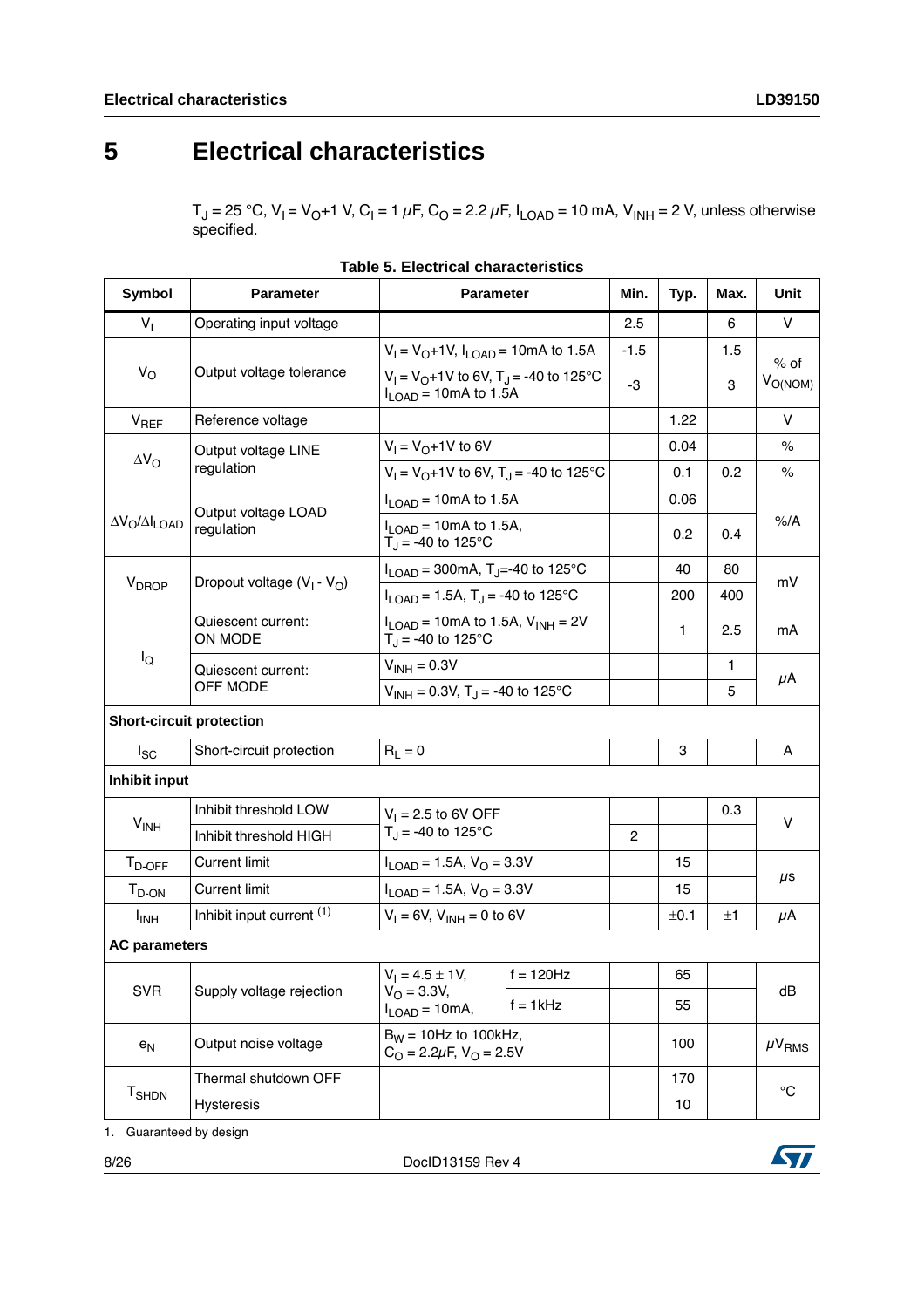$V_0 = 1.25V$ 

 $I_0 = 1.5A$ 

 $T_J = 25^{\circ}C$ 

# <span id="page-8-0"></span>**6 Typical performance characteristics**

 $T_J$  = 25 °C, V<sub>I</sub> = V<sub>O</sub> + 1 V, C<sub>I</sub> = 1  $\mu$ F, C<sub>O</sub> = 2.2  $\mu$ F, I<sub>LOAD</sub> = 10 mA, V<sub>INH</sub> = V<sub>I</sub>, unless otherwise specified.

 $I_q(mA)$ 

 $\overline{7}$ 

 $\,6$ 5

 $\overline{4}$ 

 $\mathbf 3$ 

 $\overline{2}$ 

 $\mathsf{O}\xspace$ 

΄o

 $\mathbf{1}$ 









 $\mathbf 3$ 

 $\overline{\mathbf{4}}$ 

 $\mathbf 5$ 

 $V_S(V)$ 

 $\mathbf 2$ 



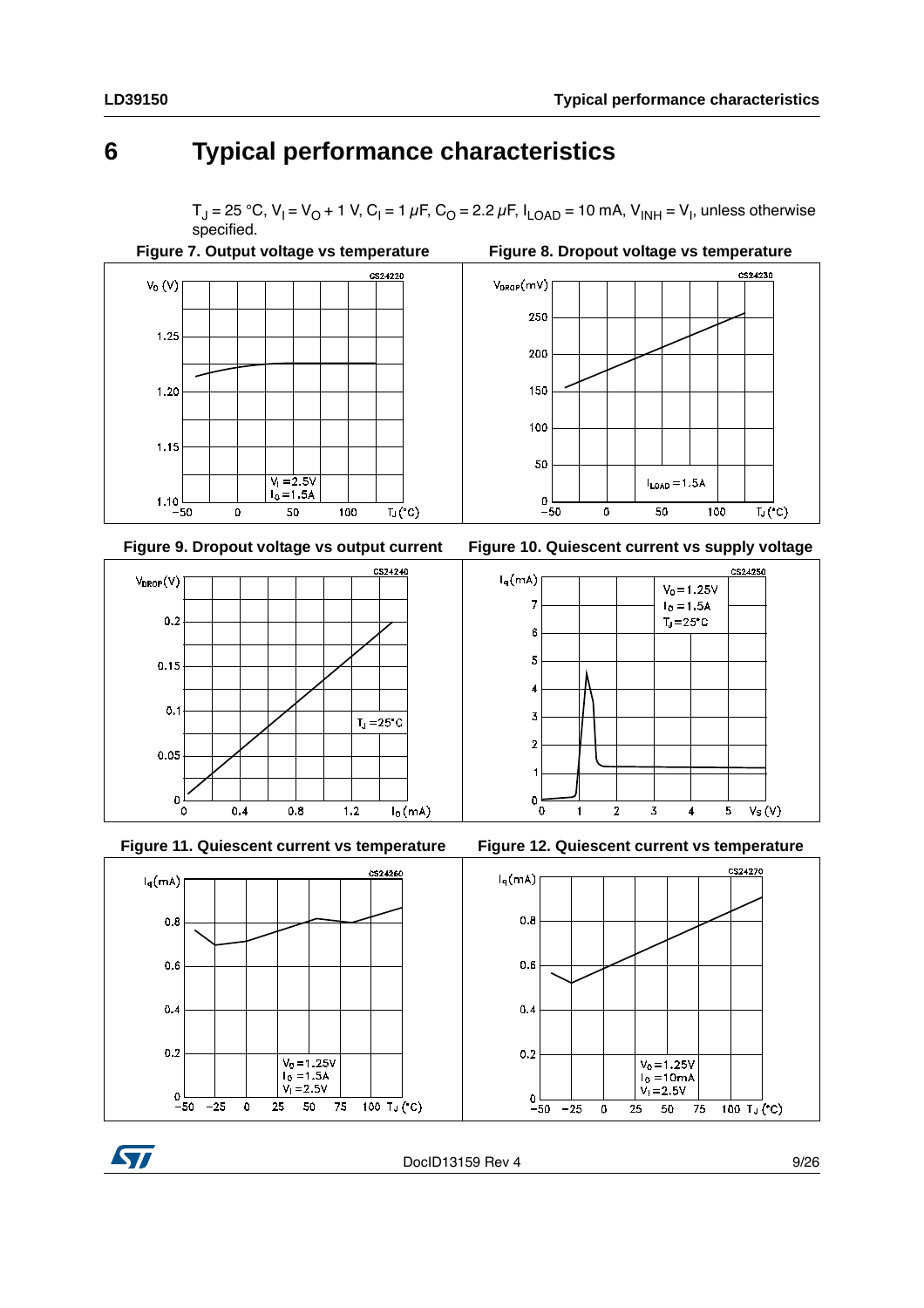

**Figure 13. Short circuit current vs temperature Figure 14. Output voltage vs input voltage**

<span id="page-9-1"></span><span id="page-9-0"></span>Figure 15. Stability region vs C<sub>O</sub> & ESR (at 100 Figure 16. Stability region vs C<sub>O</sub> & low ESR (at **kHz) 100 kHz)**



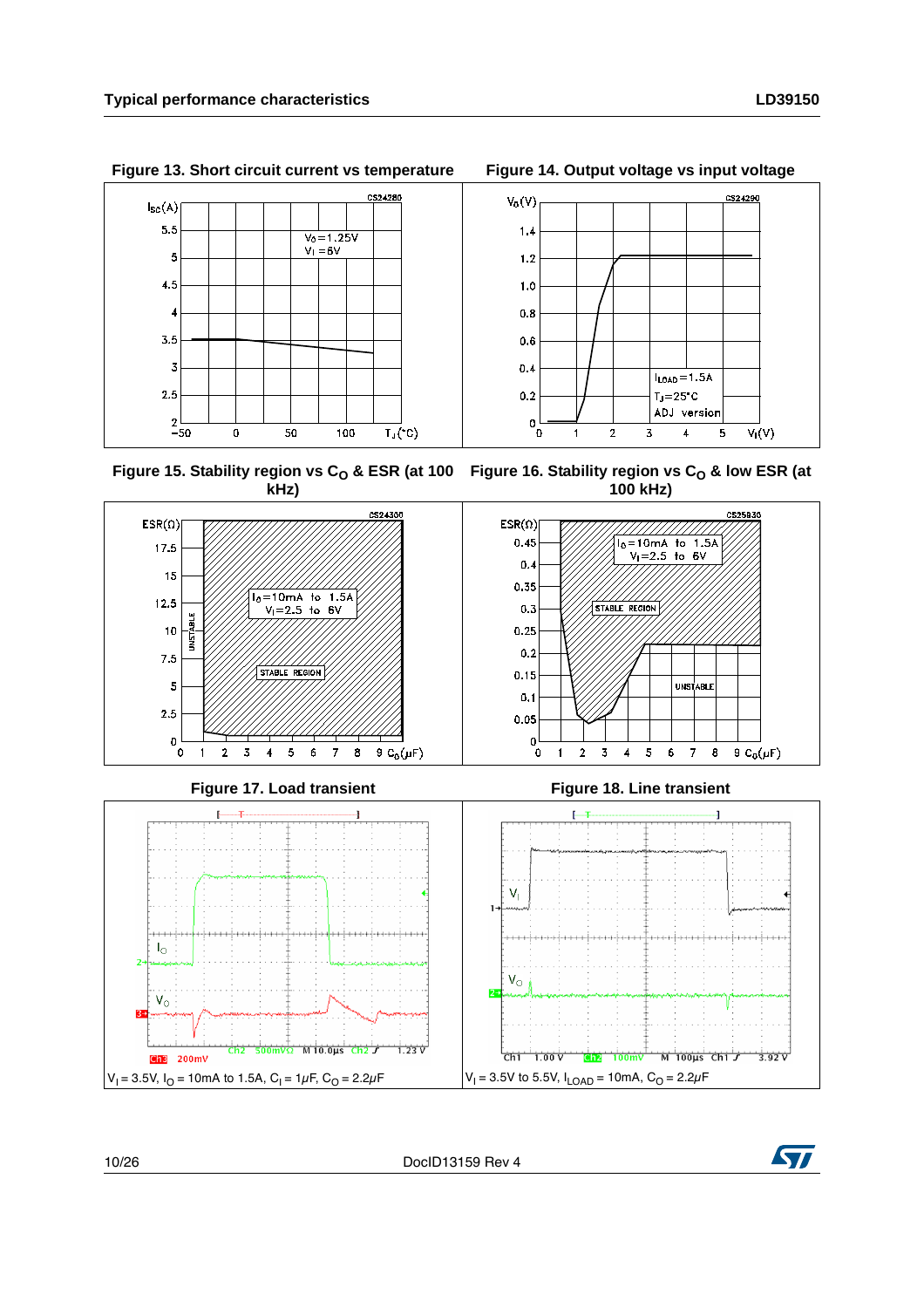# <span id="page-10-0"></span>**7 Application notes**

### <span id="page-10-1"></span>**7.1 External capacitors**

The LD39150 requires external capacitors for regulator stability. These capacitors must be selected to meet the requirements of minimum capacitance and equivalent series resistance (see *[Figure 15](#page-9-0)* and *[Figure 16](#page-9-1)*). The input/output capacitors must be located less than 1cm from the relative pins and connected directly to the input/output ground pins using traces which have no other currents flowing through them.

## <span id="page-10-2"></span>**7.2 Input capacitor**

An input capacitor whose minimum value is 1  $\mu$ F is required with the LD39150 (amount of capacitance can be increased without limit). This capacitor must be located a distance of not more than 1cm from the input pin of the device and returned to a clean analog ground. Any good quality ceramic, tantalum or film capacitors can be used for this capacitor.

### <span id="page-10-3"></span>**7.3 Output capacitor**

It is possible to use ceramic or tantalum capacitors but the output capacitor must meet the requirement for minimum amount of capacitance and ESR (equivalent series resistance) value. A minimum capacitance of 2.2  $\mu$ F is a good choice to guarantee the stability of the regulator. Anyway, other C<sub>O</sub> values can be used according to the (*[Figure 15](#page-9-0)* and *[Figure 16](#page-9-1)*) showing the allowable ESR range as a function of the output capacitance. This curve represents the stability region over the full temperature and  $I<sub>O</sub>$  range.

## <span id="page-10-4"></span>**7.4 Thermal note**

The output capacitor must maintain its ESR in the stable region over the full operating temperature range to assure stability. Also, capacitors tolerance and variation with temperature must be kept in consideration in order to assure the minimum amount of capacitance at all times.

## <span id="page-10-5"></span>**7.5 Inhibit input operation**

The inhibit pin can be used to turn OFF the regulator when pulled down, so drastically reducing the current consumption down to less than  $1 \mu A$ . When the inhibit feature is not used, this pin must be tied to V<sub>I</sub> to keep the regulator output ON at all times. To assure proper operation, the signal source used to drive the inhibit pin must be able to swing above and below the specified thresholds listed in the electrical characteristics section  $(V_{H} V_{II})$ . The inhibit pin must not be left floating because it is not internally pulled down/up.

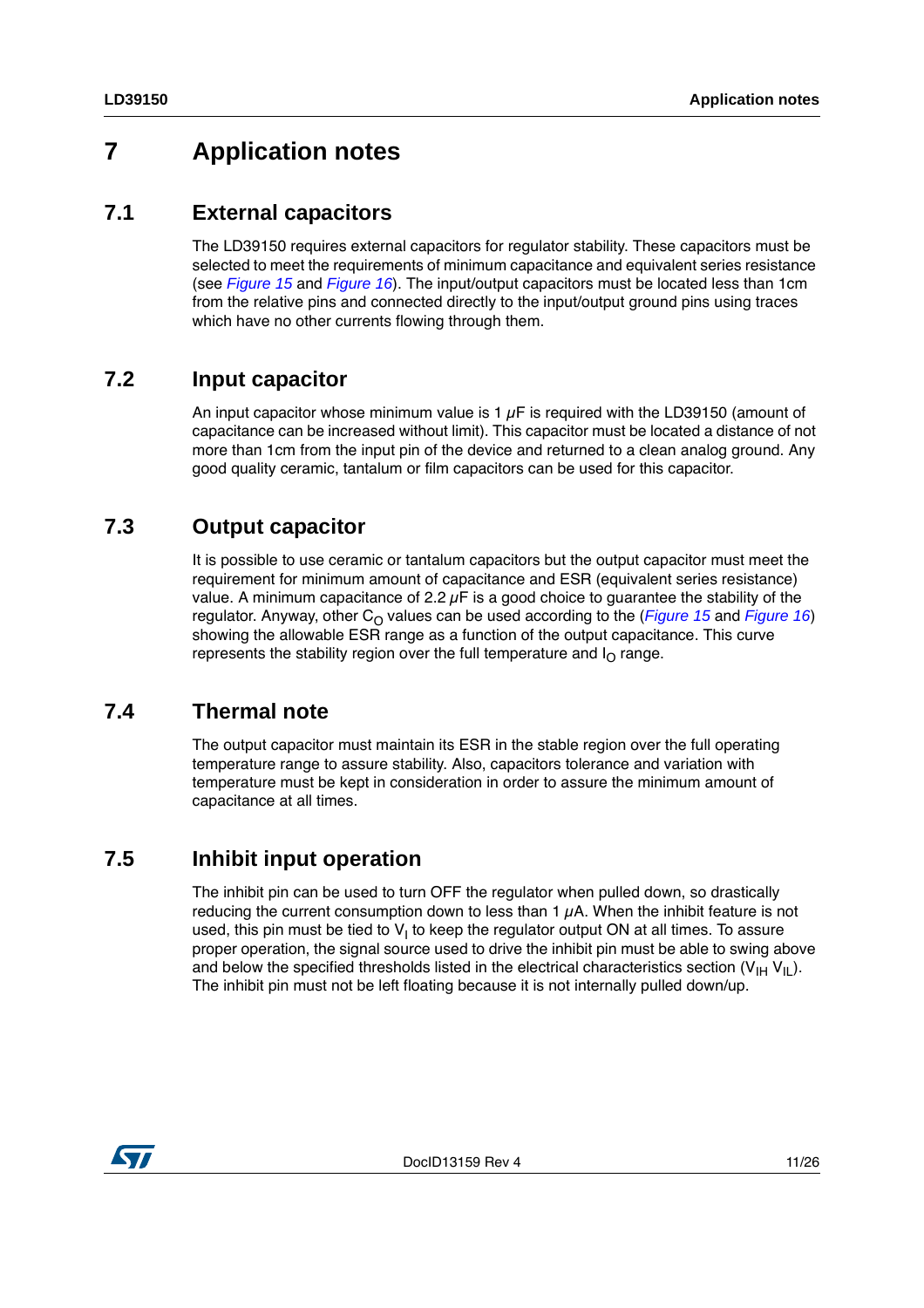# <span id="page-11-0"></span>**8 Package mechanical data**

In order to meet environmental requirements, ST offers these devices in different grades of ECOPACK® packages, depending on their level of environmental compliance. ECOPACK® specifications, grade definitions and product status are available at: *[www.st.com](http://www.st.com)*. ECOPACK® is an ST trademark.

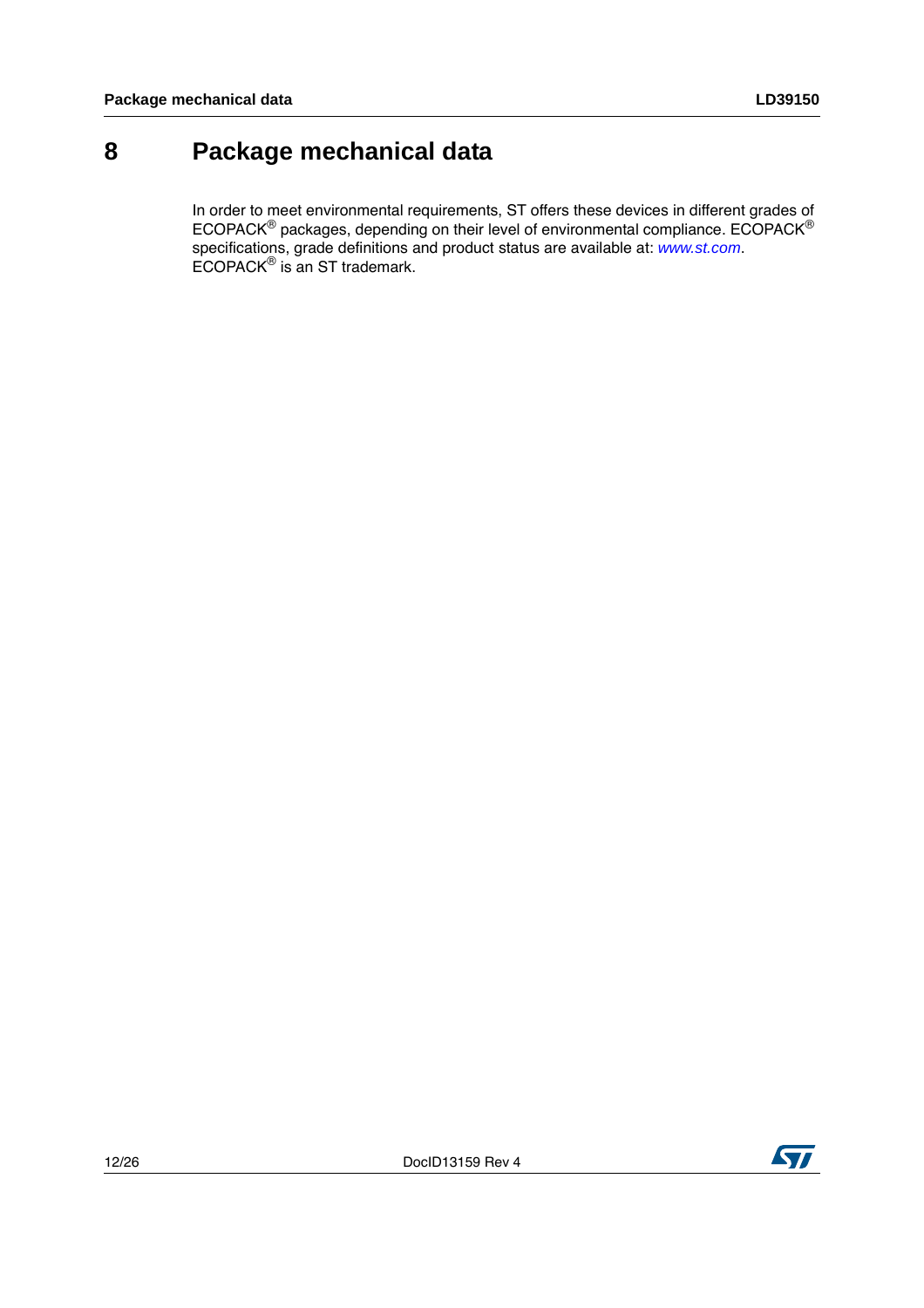

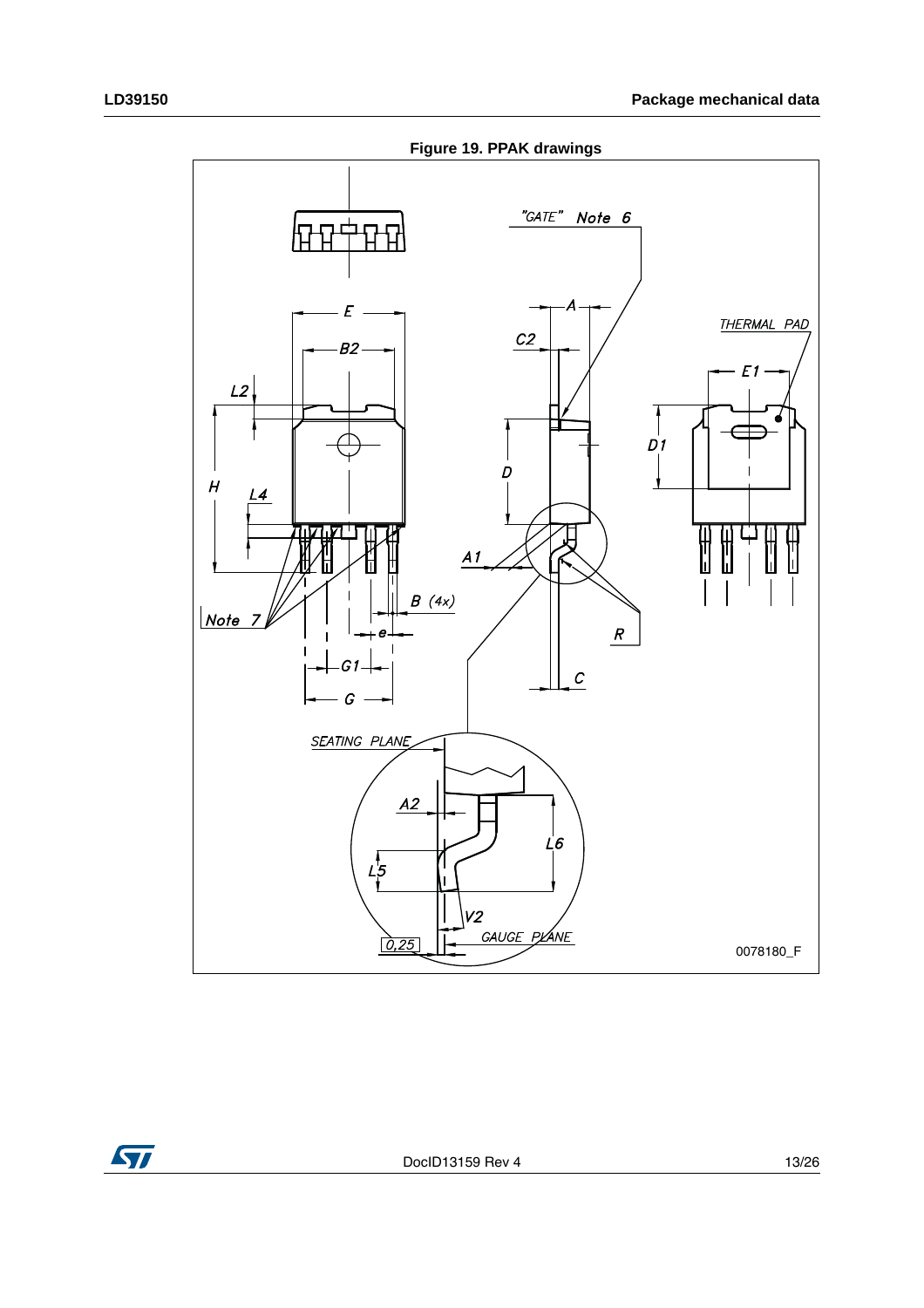| Table 6. PPAK mechanical data     |                    |      |              |  |  |
|-----------------------------------|--------------------|------|--------------|--|--|
| Dim.                              | mm                 |      |              |  |  |
|                                   | Min.               | Typ. | Max.         |  |  |
| $\mathsf A$                       | 2.2                |      | 2.4          |  |  |
| A1                                | $0.9\,$            |      | $1.1$        |  |  |
| A2                                | 0.03               |      | 0.23         |  |  |
| $\sf B$                           | 0.4                |      | 0.6          |  |  |
| <b>B2</b>                         | 5.2                |      | 5.4          |  |  |
| $\mathbf C$                       | 0.45               |      | 0.6          |  |  |
| C2                                | 0.48               |      | $0.6\,$      |  |  |
| D                                 | 6                  |      | 6.2          |  |  |
| D <sub>1</sub>                    |                    | 5.1  |              |  |  |
| $\mathsf E$                       | 6.4                |      | $6.6\,$      |  |  |
| E <sub>1</sub>                    |                    | 4.7  |              |  |  |
| $\mathsf{e}% _{t}\left( t\right)$ |                    | 1.27 |              |  |  |
| ${\bf G}$                         | 4.9                |      | 5.25         |  |  |
| G <sub>1</sub>                    | 2.38               |      | 2.7          |  |  |
| Н                                 | 9.35               |      | 10.1         |  |  |
| L2                                |                    | 0.8  | $\mathbf{1}$ |  |  |
| L4                                | 0.6                |      | $\mathbf{1}$ |  |  |
| L5                                | $\mathbf{1}$       |      |              |  |  |
| L6                                |                    | 2.8  |              |  |  |
| $\mathsf R$                       |                    | 0.20 |              |  |  |
| V <sub>2</sub>                    | $\mathsf{O}^\circ$ |      | $8^{\circ}$  |  |  |

**Table 6. PPAK mechanical data**

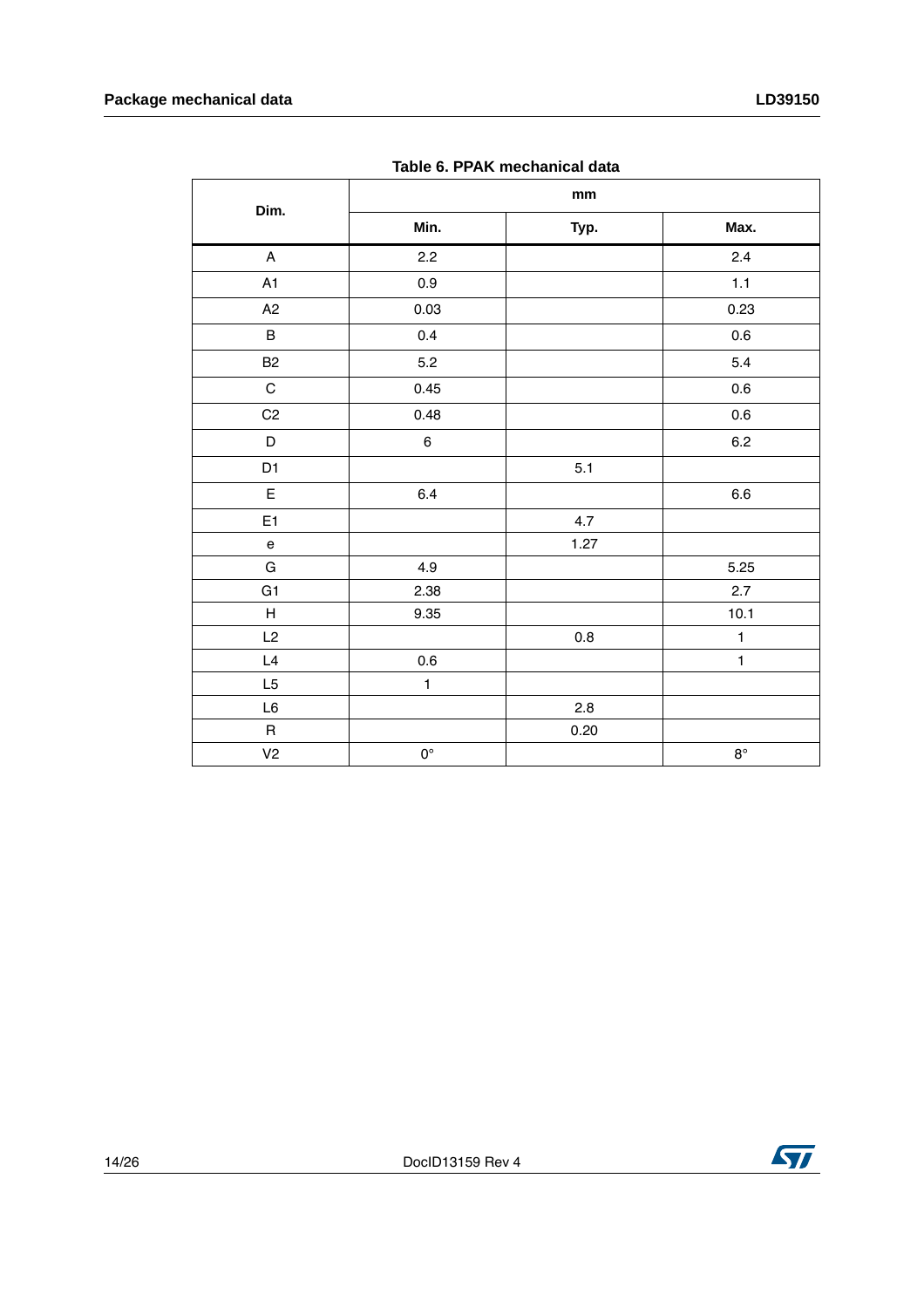



DocID13159 Rev 4 15/26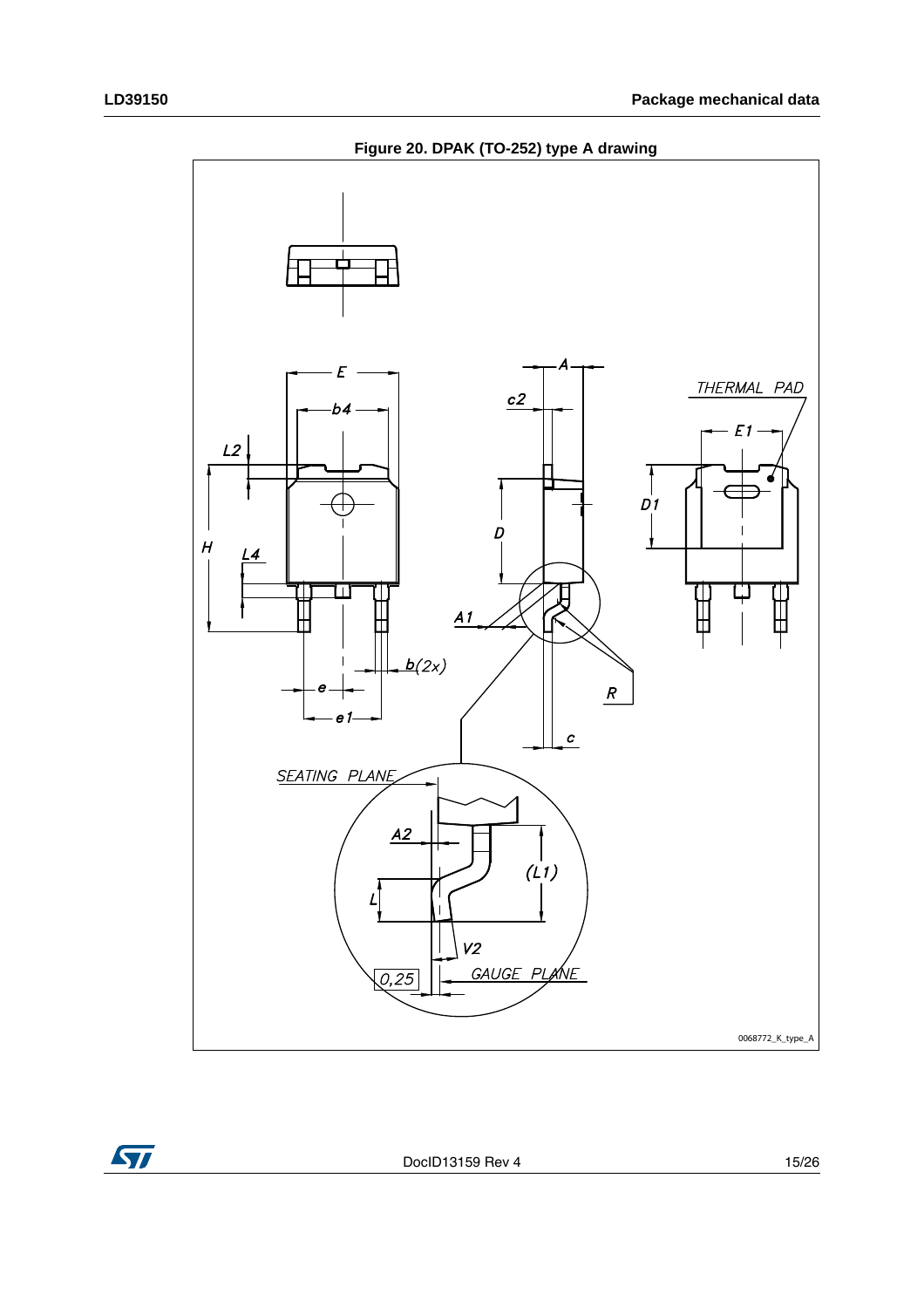|                                                                                                     | $1000011$ DT $10001$ $100000$ $100000$ $10000$ $10000$<br>mm |      |             |  |
|-----------------------------------------------------------------------------------------------------|--------------------------------------------------------------|------|-------------|--|
| Dim.                                                                                                | Min.                                                         | Typ. | Max.        |  |
| $\boldsymbol{\mathsf{A}}$                                                                           | 2.20                                                         |      | 2.40        |  |
| A1                                                                                                  | 0.90                                                         |      | 1.10        |  |
| A2                                                                                                  | 0.03                                                         |      | 0.23        |  |
| $\sf b$                                                                                             | 0.64                                                         |      | 0.90        |  |
| b4                                                                                                  | 5.20                                                         |      | 5.40        |  |
| $\mathbf c$                                                                                         | 0.45                                                         |      | $0.60\,$    |  |
| c2                                                                                                  | 0.48                                                         |      | 0.60        |  |
| D                                                                                                   | 6.00                                                         |      | 6.20        |  |
| D1                                                                                                  |                                                              | 5.10 |             |  |
| E                                                                                                   | 6.40                                                         |      | 6.60        |  |
| E <sub>1</sub>                                                                                      |                                                              | 4.70 |             |  |
| $\mathbf{e}% _{t}\left( t\right)$                                                                   |                                                              | 2.28 |             |  |
| e1                                                                                                  | 4.40                                                         |      | 4.60        |  |
| $\sf H$                                                                                             | 9.35                                                         |      | 10.10       |  |
| $\mathsf{L}% _{0}\left( \mathsf{L}_{0}\right) ^{T}=\mathsf{L}_{0}\left( \mathsf{L}_{0}\right) ^{T}$ | 1.00                                                         |      | 1.50        |  |
| (L1)                                                                                                |                                                              | 2.80 |             |  |
| L2                                                                                                  |                                                              | 0.80 |             |  |
| L4                                                                                                  | 0.60                                                         |      | 1.00        |  |
| $\mathsf R$                                                                                         |                                                              | 0.20 |             |  |
| V <sub>2</sub>                                                                                      | $\mathsf{O}^\circ$                                           |      | $8^{\circ}$ |  |

**Table 7. DPAK (TO-252) type A mechanical data**

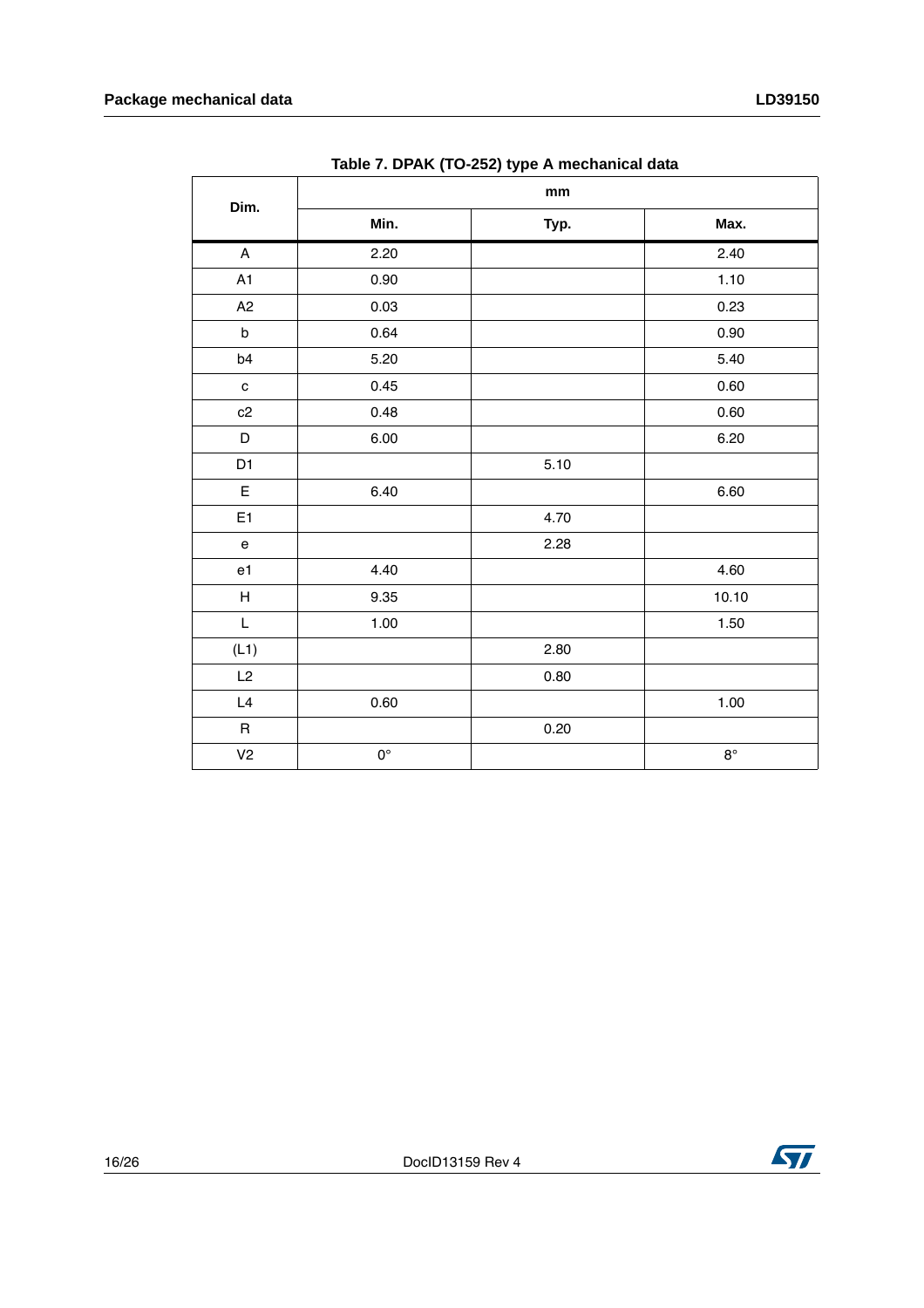

a. All dimensions are in millimeters

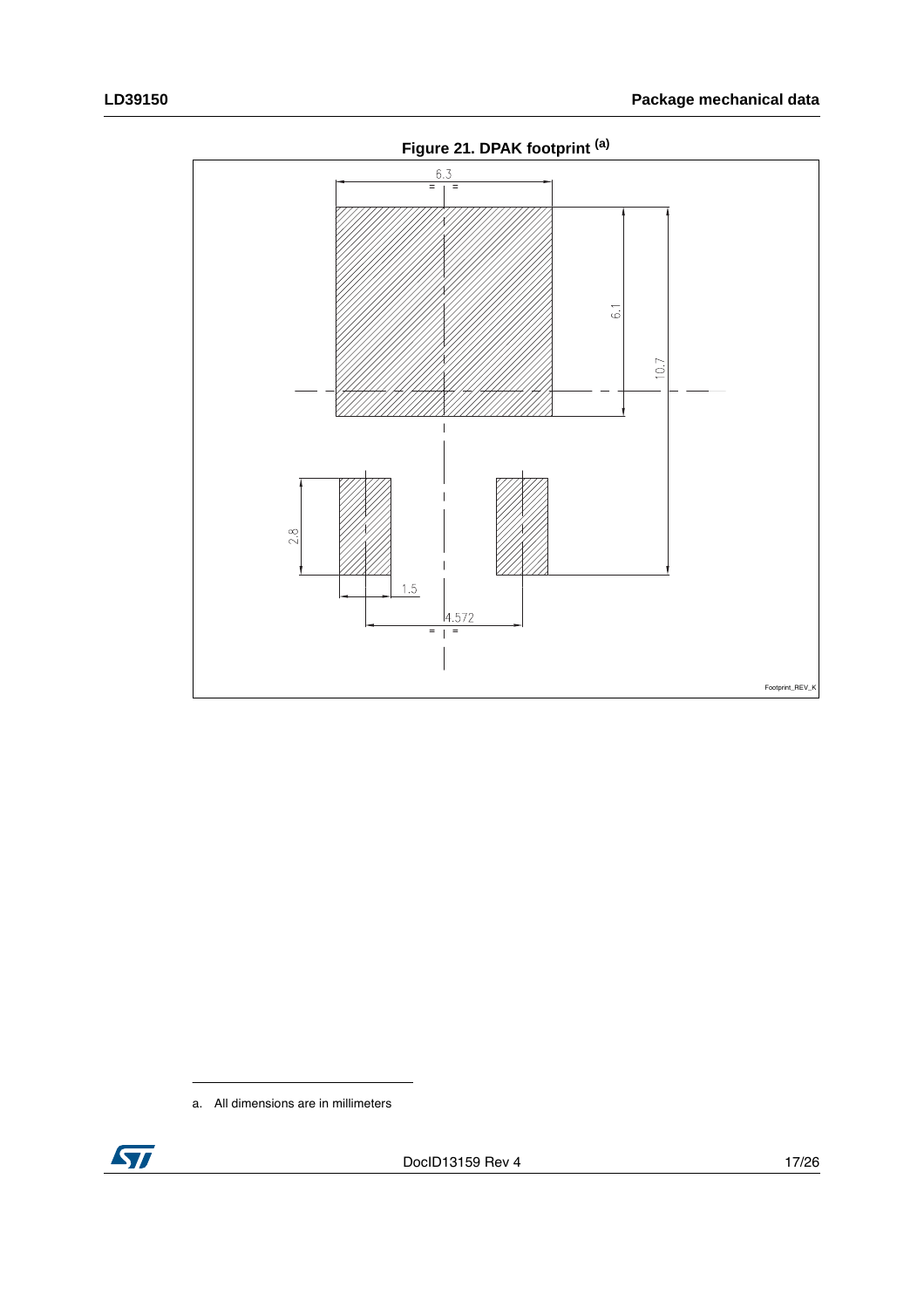

**Figure 22. DFN6 (3 x 3 mm) drawings**

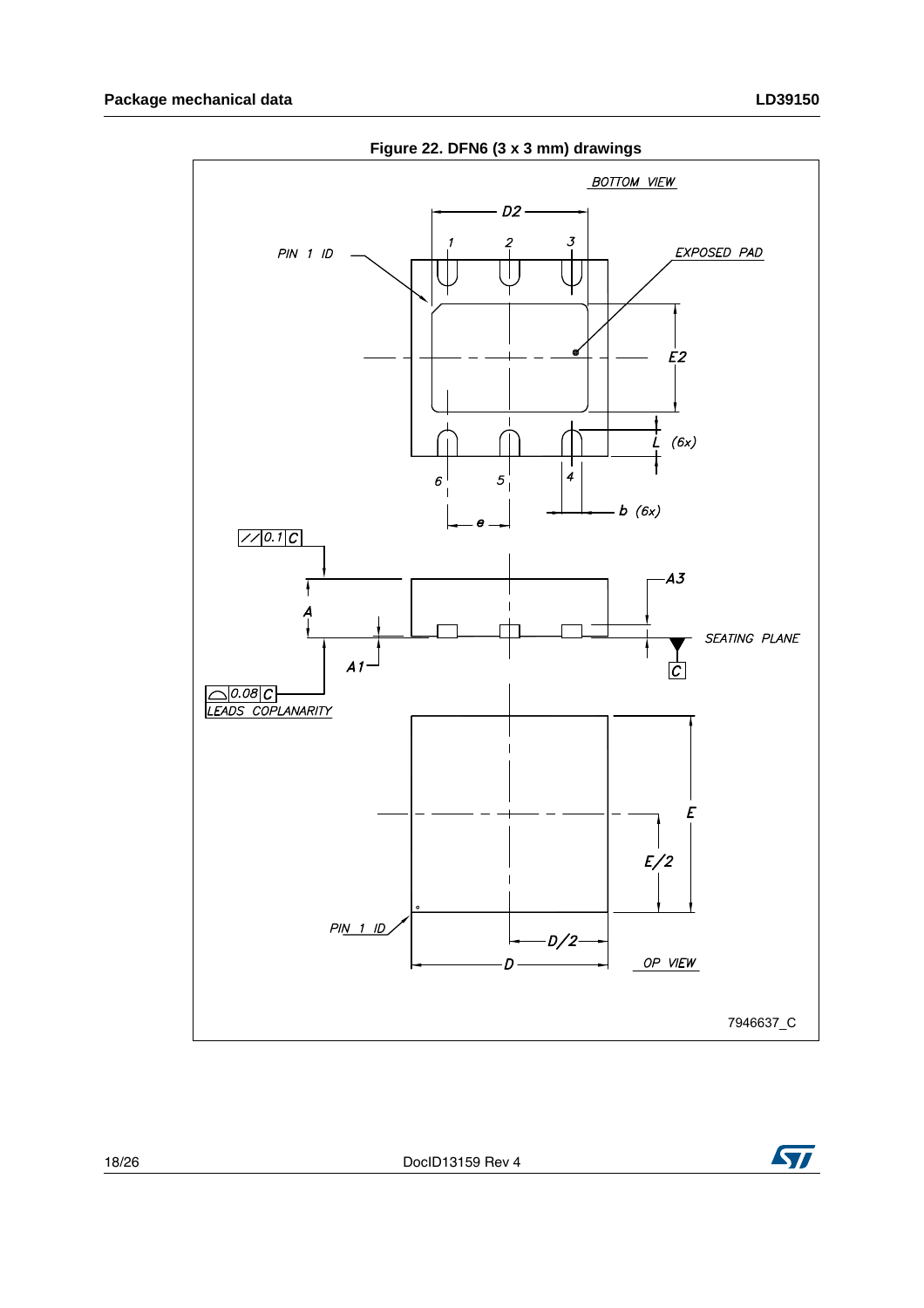| Dim.                      | mm        |                           |      |  |  |
|---------------------------|-----------|---------------------------|------|--|--|
|                           | Min.      | Typ.                      | Max. |  |  |
| $\boldsymbol{\mathsf{A}}$ | 0.80      |                           | 1    |  |  |
| A <sub>1</sub>            | $\pmb{0}$ | 0.02                      | 0.05 |  |  |
| A <sub>3</sub>            |           | 0.20                      |      |  |  |
| $\sf b$                   | 0.23      |                           | 0.45 |  |  |
| D                         | 2.90      | $\ensuremath{\mathsf{3}}$ | 3.10 |  |  |
| D <sub>2</sub>            | 2.23      |                           | 2.50 |  |  |
| E                         | 2.90      | $\ensuremath{\mathsf{3}}$ | 3.10 |  |  |
| E <sub>2</sub>            | 1.50      |                           | 1.75 |  |  |
|                           |           | 0.95                      |      |  |  |
| L                         | 0.30      | 0.40                      | 0.50 |  |  |

**Table 8. DFN6 (3 x 3 mm) mechanical data**

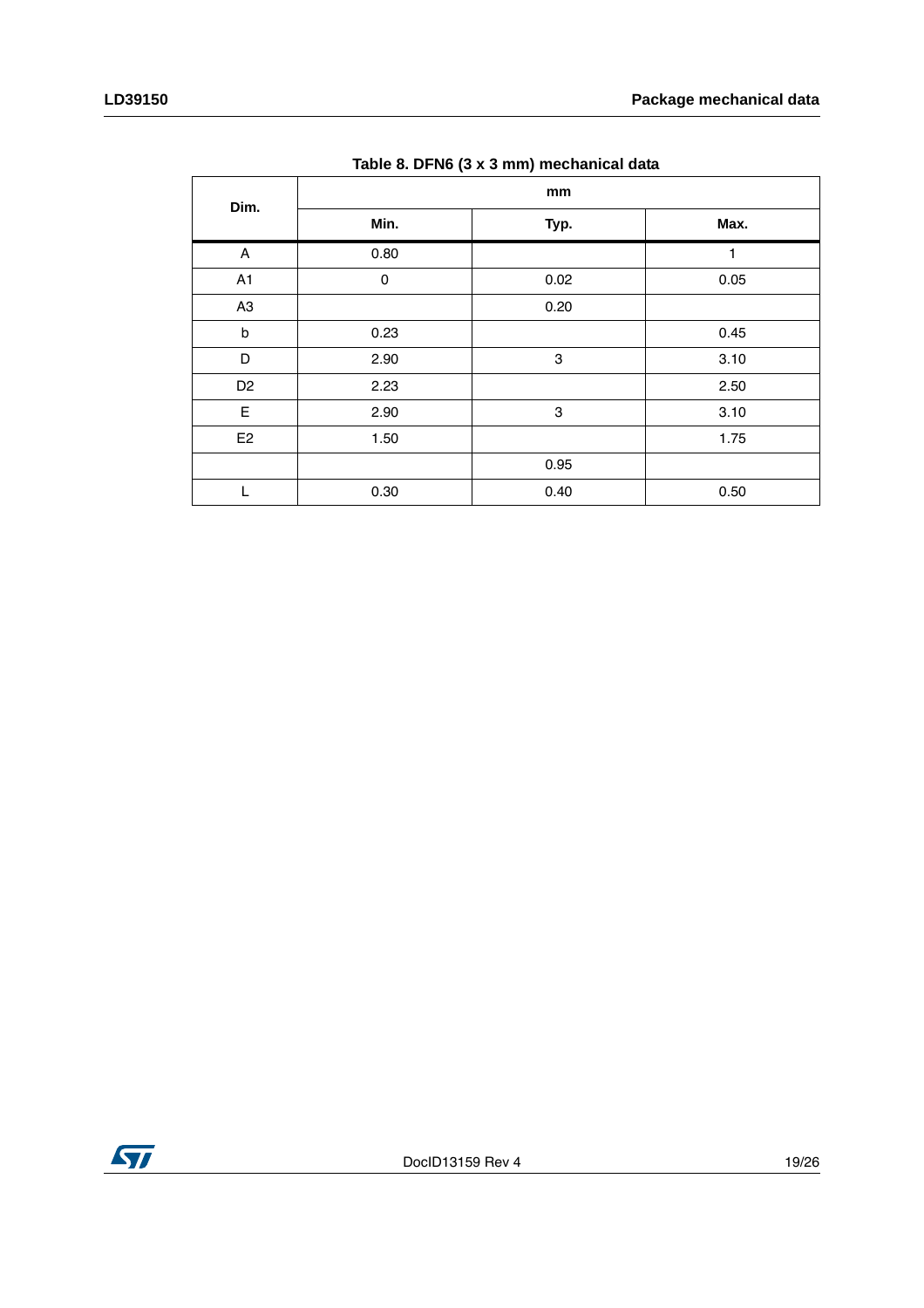

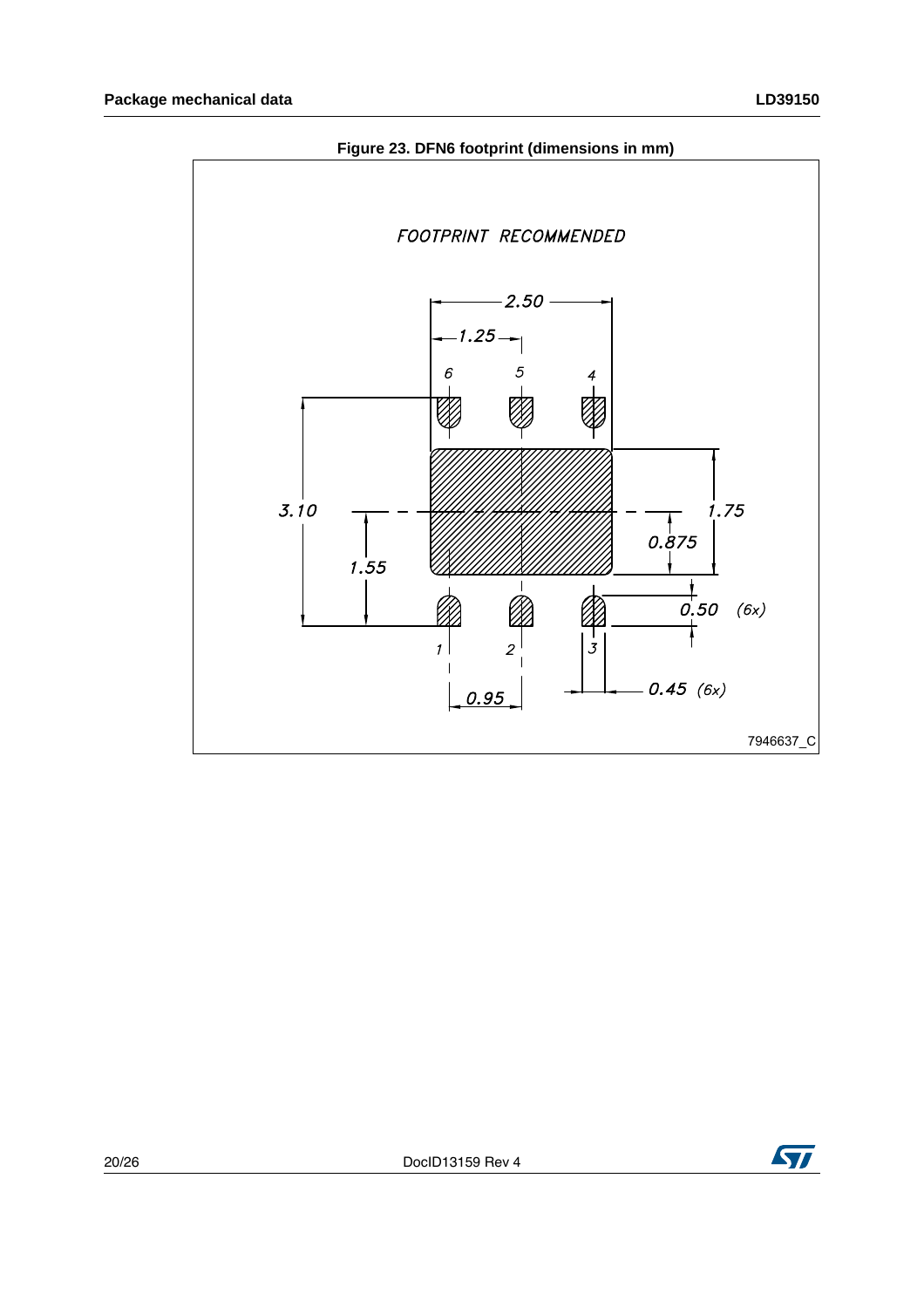# <span id="page-20-0"></span>**9 Packaging mechanical data**



### **Figure 24. Tape for PPAK and DPAK (TO-252)**

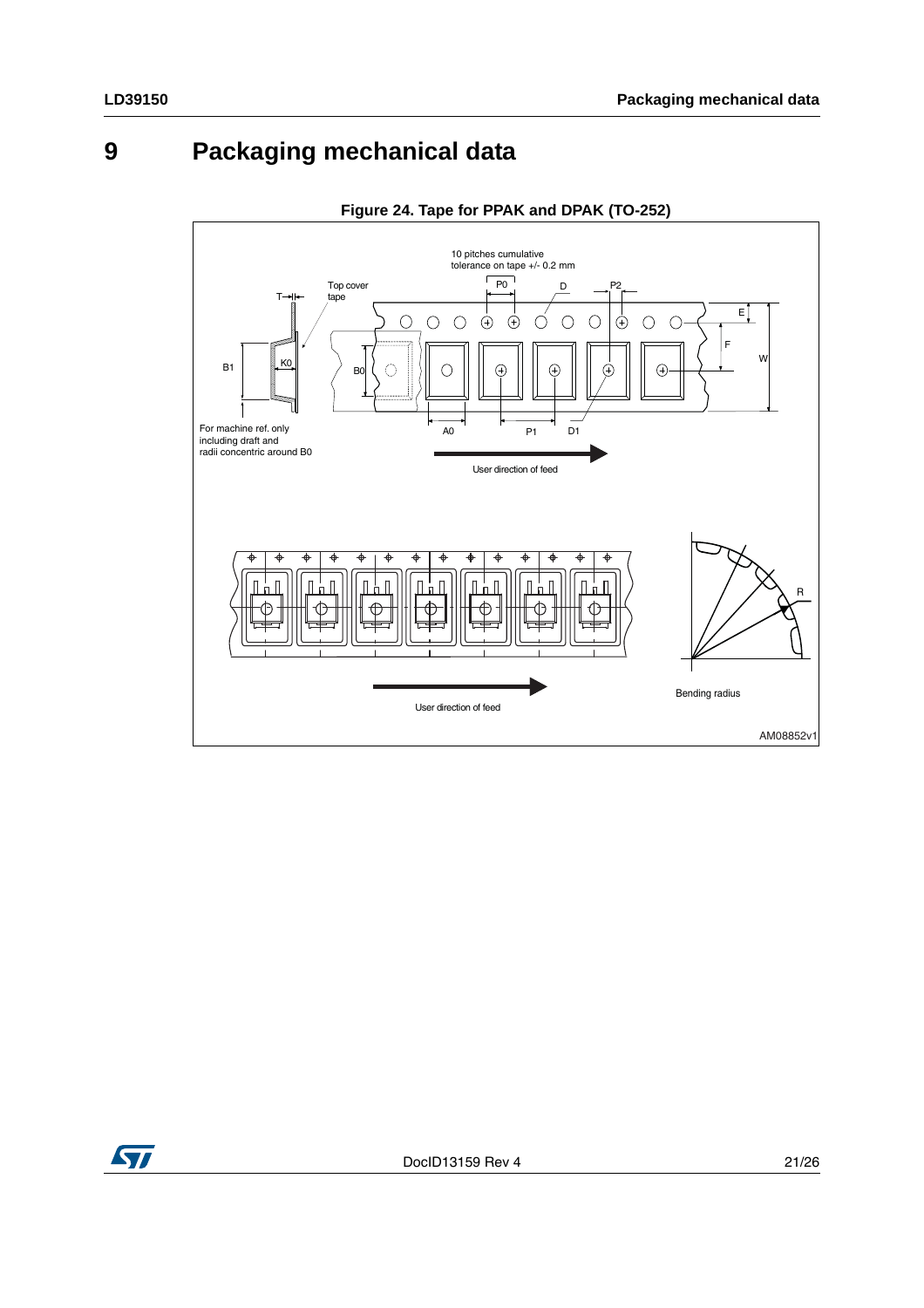

**Figure 25. Reel for PPAK and DPAK (TO-252)**

| <b>Tape</b>    |      |                | Reel              |      |      |
|----------------|------|----------------|-------------------|------|------|
| Dim.           | mm   | Dim.           | mm                |      |      |
|                | Min. | Max.           |                   | Min. | Max. |
| A <sub>0</sub> | 6.8  | $\overline{7}$ | A                 |      | 330  |
| B <sub>0</sub> | 10.4 | 10.6           | B                 | 1.5  |      |
| <b>B1</b>      |      | 12.1           | C                 | 12.8 | 13.2 |
| D              | 1.5  | 1.6            | D                 | 20.2 |      |
| D <sub>1</sub> | 1.5  |                | G                 | 16.4 | 18.4 |
| E              | 1.65 | 1.85           | N                 | 50   |      |
| F              | 7.4  | 7.6            | T                 |      | 22.4 |
| K <sub>0</sub> | 2.55 | 2.75           |                   |      |      |
| P <sub>0</sub> | 3.9  | 4.1            | Base qty.<br>2500 |      |      |
| P <sub>1</sub> | 7.9  | 8.1            | Bulk qty.<br>2500 |      |      |
| P <sub>2</sub> | 1.9  | 2.1            |                   |      |      |
| $\mathsf R$    | 40   |                |                   |      |      |
| $\mathsf T$    | 0.25 | 0.35           |                   |      |      |
| W              | 15.7 | 16.3           |                   |      |      |

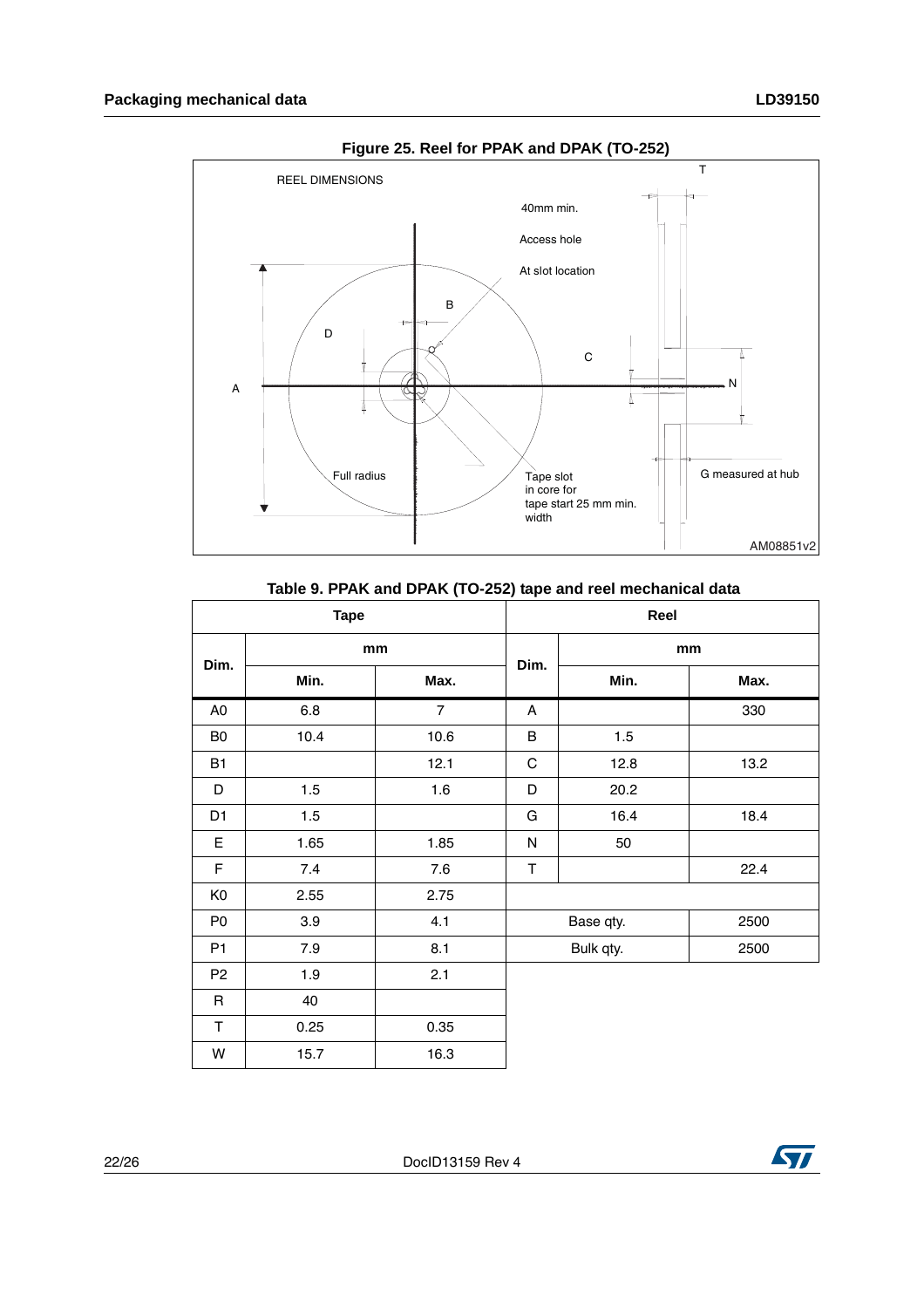**Figure 26. Tape for DFN6**



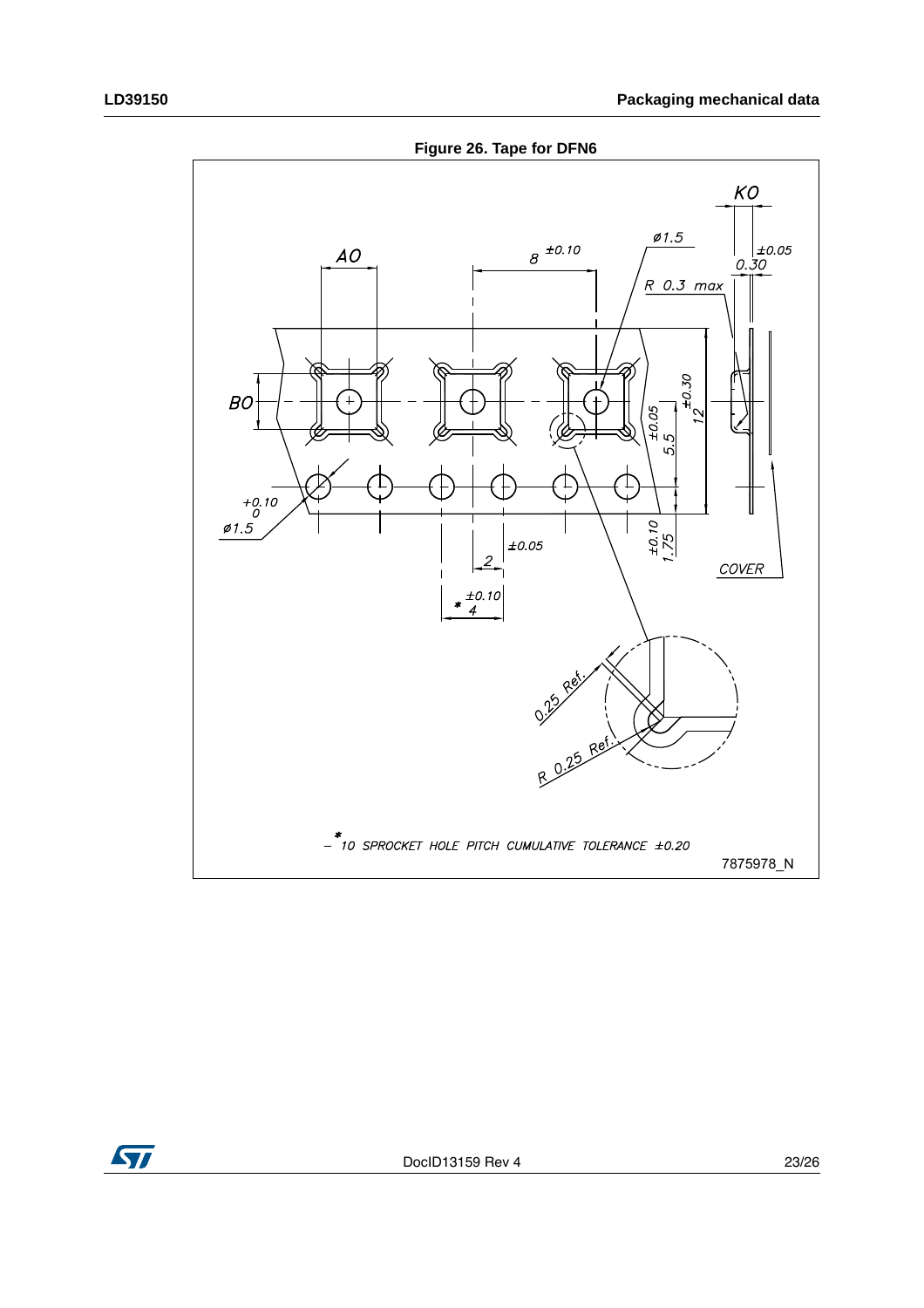

|  |  |  | Table 10. DFN6 tape and reel mechanical data |  |
|--|--|--|----------------------------------------------|--|
|  |  |  |                                              |  |

| Dim.           | mm   |      |      |  |  |
|----------------|------|------|------|--|--|
|                | Min. | Typ. | Max. |  |  |
| A0             | 3.20 | 3.30 | 3.40 |  |  |
| B <sub>0</sub> | 3.20 | 3.30 | 3.40 |  |  |
| K0             |      | 1.10 | 1.20 |  |  |

![](_page_23_Picture_5.jpeg)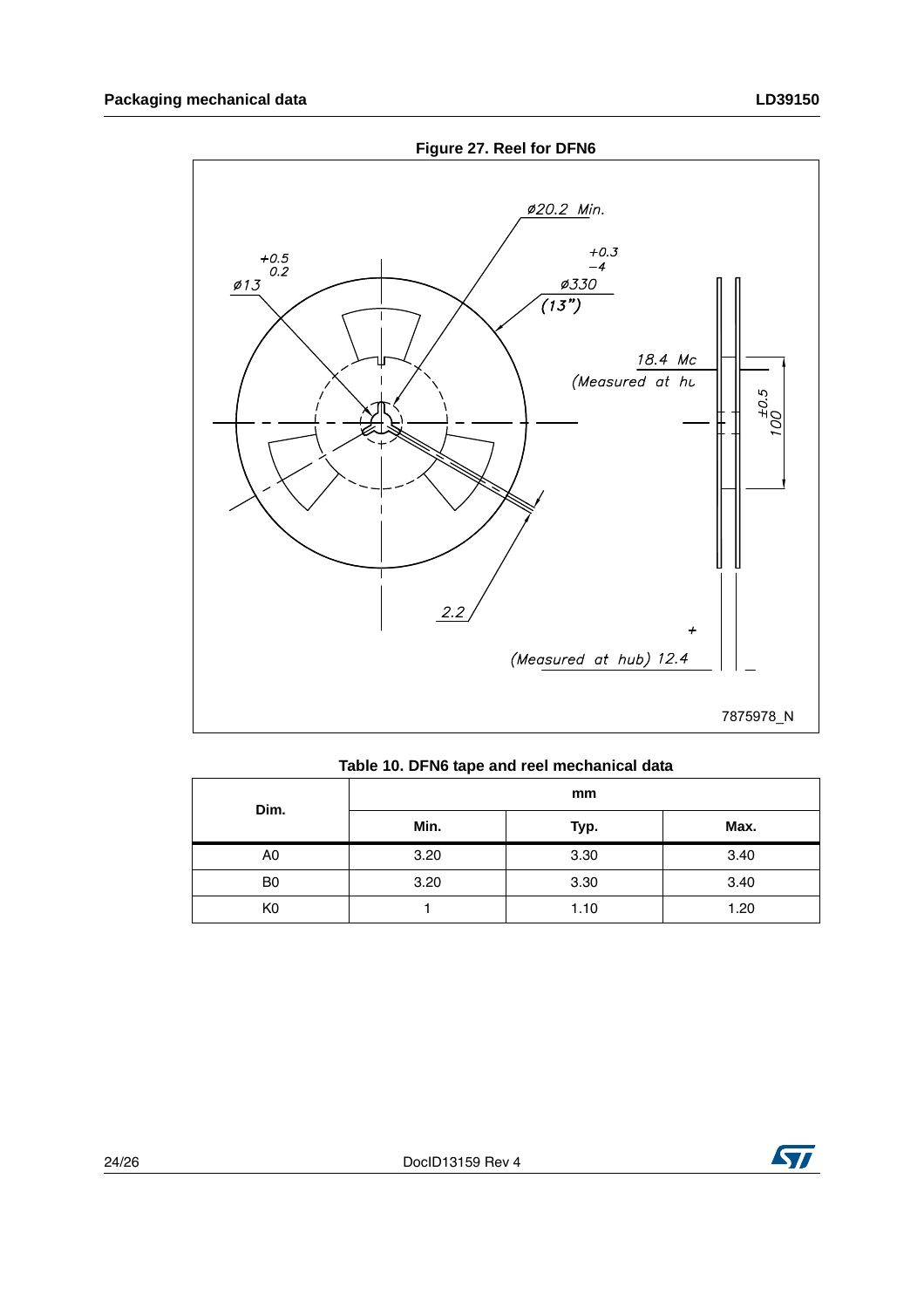# <span id="page-24-0"></span>**10 Revision history**

| Date        | <b>Revision</b> | <b>Changes</b>                                                                                                                                                                                                           |
|-------------|-----------------|--------------------------------------------------------------------------------------------------------------------------------------------------------------------------------------------------------------------------|
| 26-Jan-2007 |                 | Initial release.                                                                                                                                                                                                         |
| 12-Jan-2009 | 2               | Removed: package DFN8 (4 x 4 mm) and added package DFN6 (3 x 3 mm).                                                                                                                                                      |
| 29-Jan-2013 | 3               | Updated: Table 1 on page 1.                                                                                                                                                                                              |
| 14-Jan-2014 | 4               | Document name changed from LD39150XX to LD39150.<br>Updated Section 8: Package mechanical data.<br>Added Section 9: Packaging mechanical data<br>Minor text changes in title, in features and description in cover page. |

### **Table 11. Document revision history**

![](_page_24_Picture_5.jpeg)